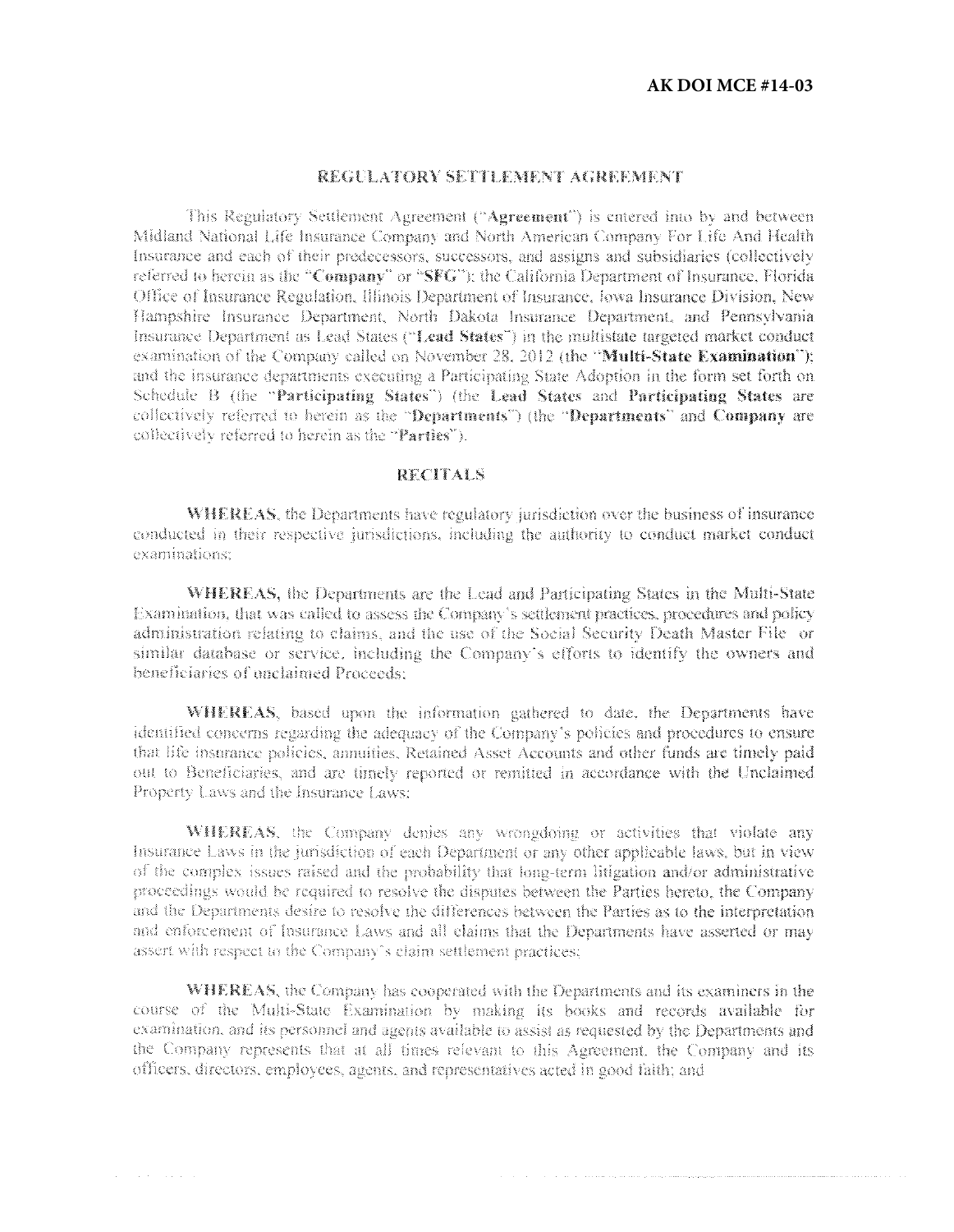**WHEREAS**, the Company represents that it is in the process of initiating a voluntary program to run "Insured" information against the DMF and use a good faith effort to locate Insureds and Beneficiaries

NOW, THEREFORE, the Parties agree as follows:

- 1. Defined Terms, Those capitalized terms in this Agreement not otherwise defined in the text shall have the following meanings:
	- a. "Accountholder" means the owner of a "Retained Asset Account."
	- b. "Annuity Contract" means a fixed or variable annuity contract, other than a fixed or variable annuity contract issued (1) in connection with employment-based plan subject to the Employee Retirement Income Security Act of 1974 or (2) to fund an employment-based retirement plan, including any deferred compensation plans.
	- c. "Annuity Contract Owner" means the owner of an Annuity Contract.
	- d. "Beneficiary" or "Beneficiaries" means the party or parties entitled or contingently entitled to receive the benefits from a Policy, an Annuity Contract. or the proceeds of a Retained Asset Account.
	- e. "Company Records" means in-force and lapsed Policy, Annuity Contract and Retained Asset Account information maintained on the Company's administrative systems or the administrative systems of any third-party retained by the Company, as opposed to such information being maintained by a group life insurance customer or some other third party retained by the group customer. Company Records does not include lapsed Policies that have been compared against the DMF for eighteen  $(18)$  months following the lapse of the applicable Policy.
	- f. "Date of Death" means the date on which an Insured has died.
	- g. "Date of Death Notice" means the date the Connuany first has notice of the Date of Death of an Insured. For purposes of this Agreement notice shall include, but not be limited to, information provided in the DMF or any other source or record maintained or located in Company Records.
	- h. "DMF" means a version of the United States Social Security Administration's Death Master File or any other database or service, including those of a third party vendor with comparable services, that is at least as comprehensive as the United States Social security Administration's Death Master File for determining that a person has reportedly died.
	- i. "DMF Match" means a match of an Insured contained in the Company Records to a unique biological individual listed in the DMF under the criteria provided in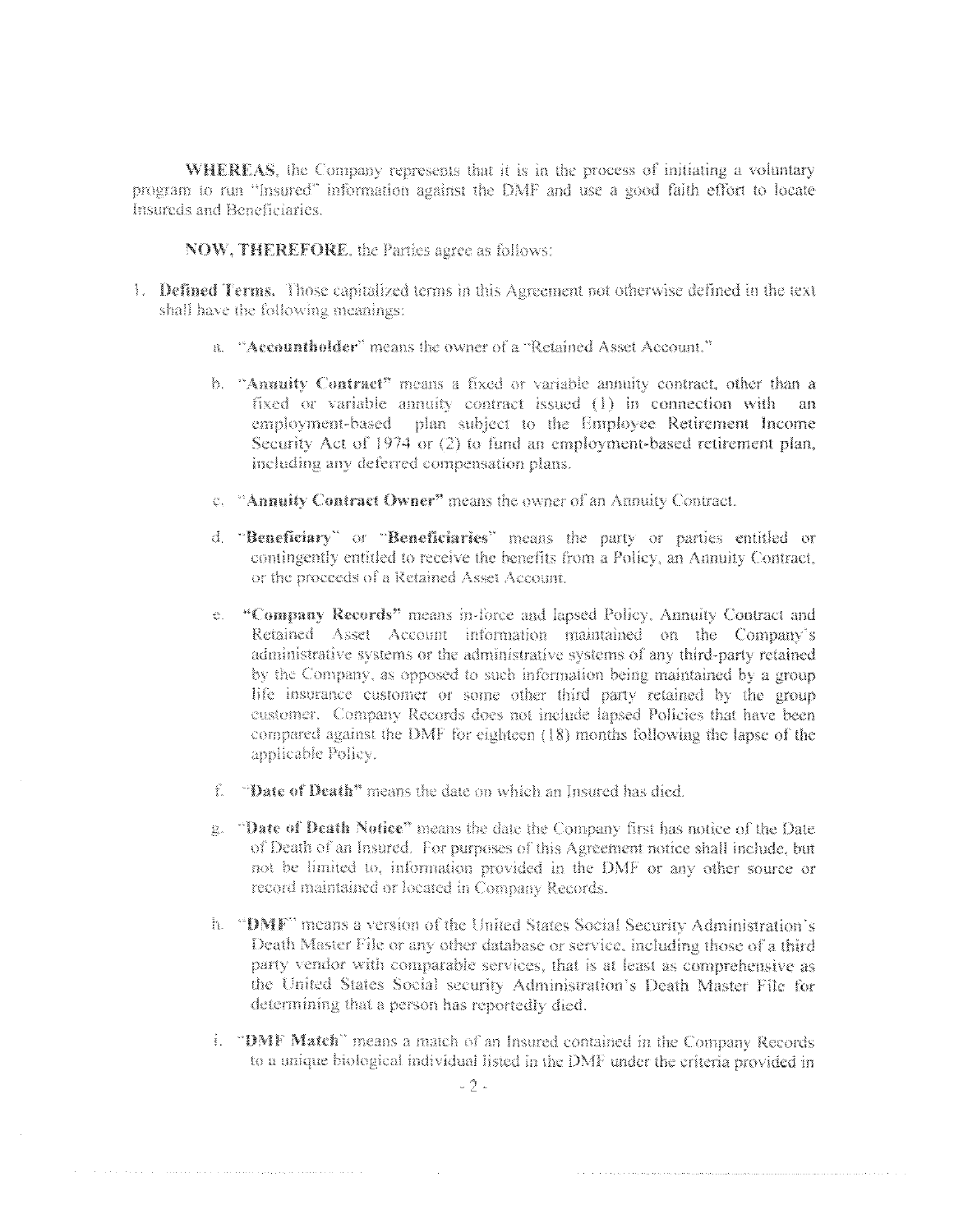the attached Schedule A.

- . "Effective Date" means the date this Agreement has been executed by the Company, each of the Lead States and the Departments of at least thirteen (13) Participating States.
- k. "Exception" means a fact situation described in subparagraphs  $i. iii.$  below which serves to exclude the Proceeds from payment to a beneficiary or escheatment to a state as a result of a DMF Match:
	- i. for death benefits under a Policy, Annuity Contract and Retained Asset Account: (a) the individual identified in the Date of Death Notice as the Insured is either alive or not the Insured; (b) the Policy was not in force at the Date of Death; (c) there is no death benefit due and payable upon death due to, among other things: (i) the application of a contestability period provision, (ii) the existence of an exclusionary event, or (iii) pending litigation; (d) the beneficiary is a minor and unable to accept payment of the death benefit under the applicable Uniform Transfer to Minors Act; (e) the death benefit under an Annuity Contract is within the five (5) year deferral period under the Internal Revenue Code and the Beneficiary has indicated an intent to defer; (f) the death indicated was the first of two Insureds or Annuity Contract Owners to die under a second-to-die policy;  $(g)$  the dormancy period has not expired; (h) claims received under non-Recordkeeper group life insurance or annuity contracts (including group life insurance or annuity certificates issued where the Company lacks and/or is unable to obtain sufficient information necessary to determine that a life insurance or annuity benefit is due or is unable to determine the benefit amount without contacting a third party); (i) the full value of any benefits due and payable upon death has in fact been remitted to the Beneficiary or reported and remitted as Unclaimed Property to the affected jurisdiction(s);
	- ii. for Annuities that have reached their Maturity Date: (a) there is no benefit due and pavable on the Maturity Date; (b) documented contact has occurred with the Annuity Contract Owner within the dormancy period including but not limited to a request by the Annuity Contract Owner to change the designation of a Beneficiary, Annuity Contract Owner or annuitant; a non-automated request to reallocate the value of the Annuity Contract among variable investment options; or a nonautomated request to renew or change a fixed interest guarantee period. under the Annuity contract; (c) the Annuity Contract Owner has taken action which is inconsistent with a desire to annuitize;  $(d)$  the value of the Proceeds payable upon Maturity Date is the subject of pending litigation; and/or (e) the full value of any benefits due and payable upon the Maturity Date has in fact been remitted to the Annuity Contract Owner or Beneficiary or reported and remitted as Unclaimed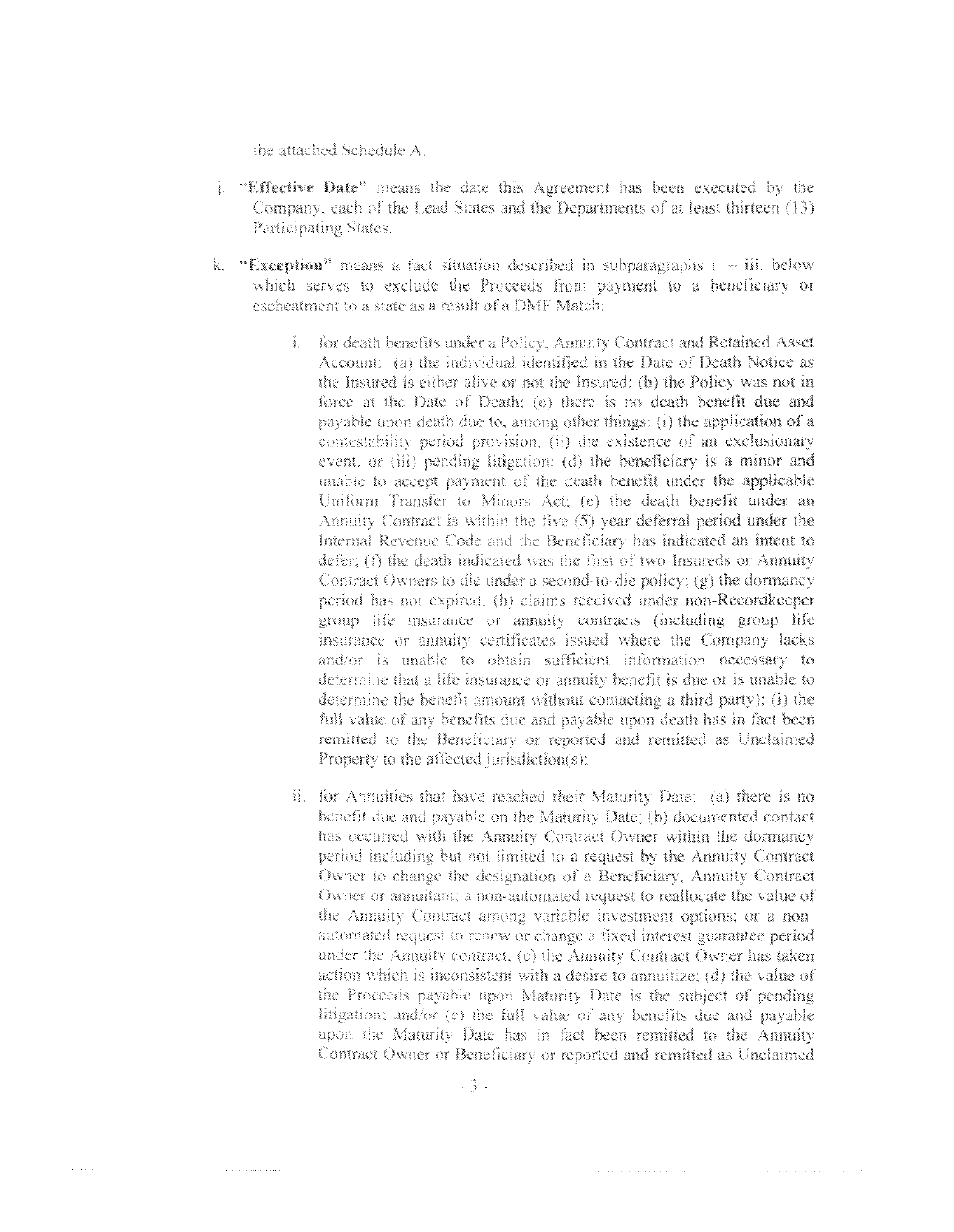Property to the affected jurisdiction(s):

- iii. for Retained Asset Accounts: (a) the Accountholder has taken affirmative action in respect to the Retained Asset Account that is inconsistent with abandonment (automatic financial or administrative transactions, including automated deposits or withdrawals prearranged by the account owner, and/or the non-receipt by the Company of returned mail shall not constitute "affirmative action" for this purpose, except to the extent where the affected jurisdiction specifically recognizes that such activity is sufficient to prevent property from being presumed abandoned); or (b) the full value of the Retained Asset Account has in fact been remitted to the Beneficiary or reported and remitted as Unclaimed Property to the affected jurisdiction(s).
- 1. "Future Settlement Agreement" means any agreement entered into by any other insurer and the Departments concerning the subject matter of this Agreement.
- m. "Insurance Laws" means the insurance laws, rules and regulations in effect in each of the Department's jurisdictions and any official guidance issued by one or more of the Departments under such laws, rules and regulations.
- n. "Insured" means an individual identified in a Policy, Retained Asset Account or Annuity Contract whose death obligates the Company to pay "Proceeds."
- o. "Maturity Date" means the date in an Annuity Contract that annuity payments are scheduled to begin, unless the records of the Company indicate that the Maturity Date has been extended with documented contact with the Annuity Contract Owner, or the Annuity Contract Owner has taken action with respect to the Annuity Contract that is inconsistent with a desire to annuitize. For purposes hereof, "action in respect to the Annuity Contract that is inconsistent with a desire to annuitize" shall mean a partial annuitization, a partial withdrawal of contract value (including required minimum distributions or systematic withdrawals, unless such distributions or withdrawals remain uncashed, and partial exchanges of the Annuity Contract for another annuity contract), termination or surrender of the Annuity Contract, payment of all Proceeds due, fund transfers, beneficiary changes, or payment of additional annuity considerations.
- "Policy" means any individual life policy or endowment policy, or group life  $D$ insurance policy or certificate of life insurance for which the Company performs "Recordkeeping" services, and provides a death benefit. The term "Policy" shall not include credit or mortgage life insurance policies or certificates issued thereunder, Corporate, Bank, and Institutional Owned policies for which the beneficiary is the policy owner and there are no other known individual beneficiaries, other group life insurance policies or certificates issued thereunder where the Company does not perform Recordkeeping functions; or any benefits payable under accidental death or health coverages including but

 $\mathcal{A}=\mathcal{A}$  , and  $\mathcal{A}=\mathcal{A}$ 

 $\mathcal{O}(\log\log n)$  , where  $\mathcal{O}(\log n)$  is a simple of the  $\log n$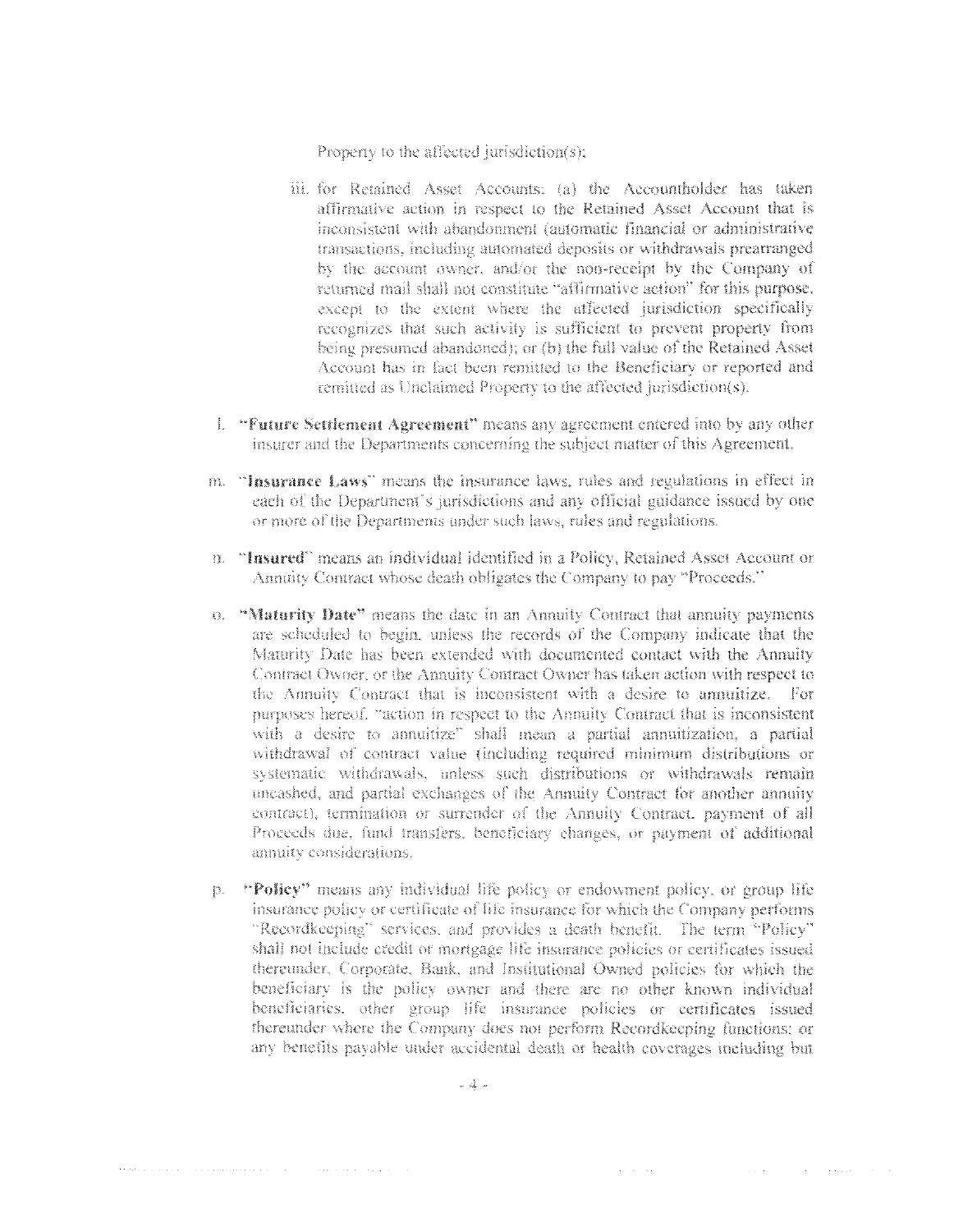not limited to disability and long term care arising from the reported death of a person insured under such coverages.

- q. "Proceeds" means the benefits payable under a Policy, Annuity Contract or Retained Asset Account of the Company.
- r. "Recordkeeping" means the information contained in the Company's records necessary to process a claim, including without limitation, the Insured's full name, address, date of birth, telephone number, Social Security Number, coverage eligibility, premium payment status, benefit amount and Beneficiary's information, including without limitation, the Beneficiary's full name, address, date of birth, telephone number and Social Security Number.
- s. "Retained Asset Account" means any mechanism whereby the settlement of proceeds payable under a Policy or individual Annuity Contract, including, but not limited to, the payment of eash surrender value, is accomplished by the Company or an entity acting on behalf of the Company establishing an account with check or draft writing privileges, where those proceeds are retained by the Company, pursuant to a supplementary contract not involving annuity benefits.
- t. "Thorough Search" means the minimum Company efforts to identify, locate and contact the Beneficiaries of a Policy, Retained Asset Account, or Annuity Contract after receiving a Date of Death Notice that indicates that the Insured has been reported as dead, which shall include:
	- i. The Company shall use its best efforts, as described in paragraphs ii. through vii, below, to identify the Beneficiary and determine a current address for the Beneficiary based upon the Company Records, including, but not limited to, internal databases;
	- ii. The Company shall make at least two (2) attempts to contact the Beneficiary in writing at the address in (i) above; provided that, if such writing is returned as undeliverable, the Company will not be required to send any additional mailings to that address and will within thirty (30) days conduct research to locate a more updated or accurate address using online search or locator tools, such as Lexis Nexis, Accurint or other comparable databases;
	- iii. If the Company obtains an updated address using online search or locator tools as described in (ii) above, the Company shall make at least two (2) attempts in writing to contact the Beneficiary at that address:
	- iv. In the event that no response is received to the writings sent pursuant to (ii) and (iii) above, or a writing sent pursuant to (ii) and (iii) above is returned as undeliverable, the Company shall attempt to contact the Beneficiary at least two (2) times at the most current telephone number contained in the Company's Records if such a telephone number exists

 $\label{eq:2} \begin{split} \mathcal{L}_{\mathcal{A}}(\mathcal{A})&=\mathcal{L}_{\mathcal{A}}(\mathcal{A})\otimes\mathcal{L}_{\mathcal{A}}(\mathcal{A})\otimes\mathcal{L}_{\mathcal{A}}(\mathcal{A})\otimes\mathcal{L}_{\mathcal{A}}(\mathcal{A})\otimes\mathcal{L}_{\mathcal{A}}(\mathcal{A})\otimes\mathcal{L}_{\mathcal{A}}(\mathcal{A})\otimes\mathcal{L}_{\mathcal{A}}(\mathcal{A})\otimes\mathcal{L}_{\mathcal{A}}(\mathcal{A})\otimes\mathcal{L}_{\mathcal{A}}(\mathcal{A})\otimes$ 

the contract of the contract of the contract of the contract of the contract of the contract of the contract of the contract of the contract of the contract of the contract of the contract of the contract of the contract o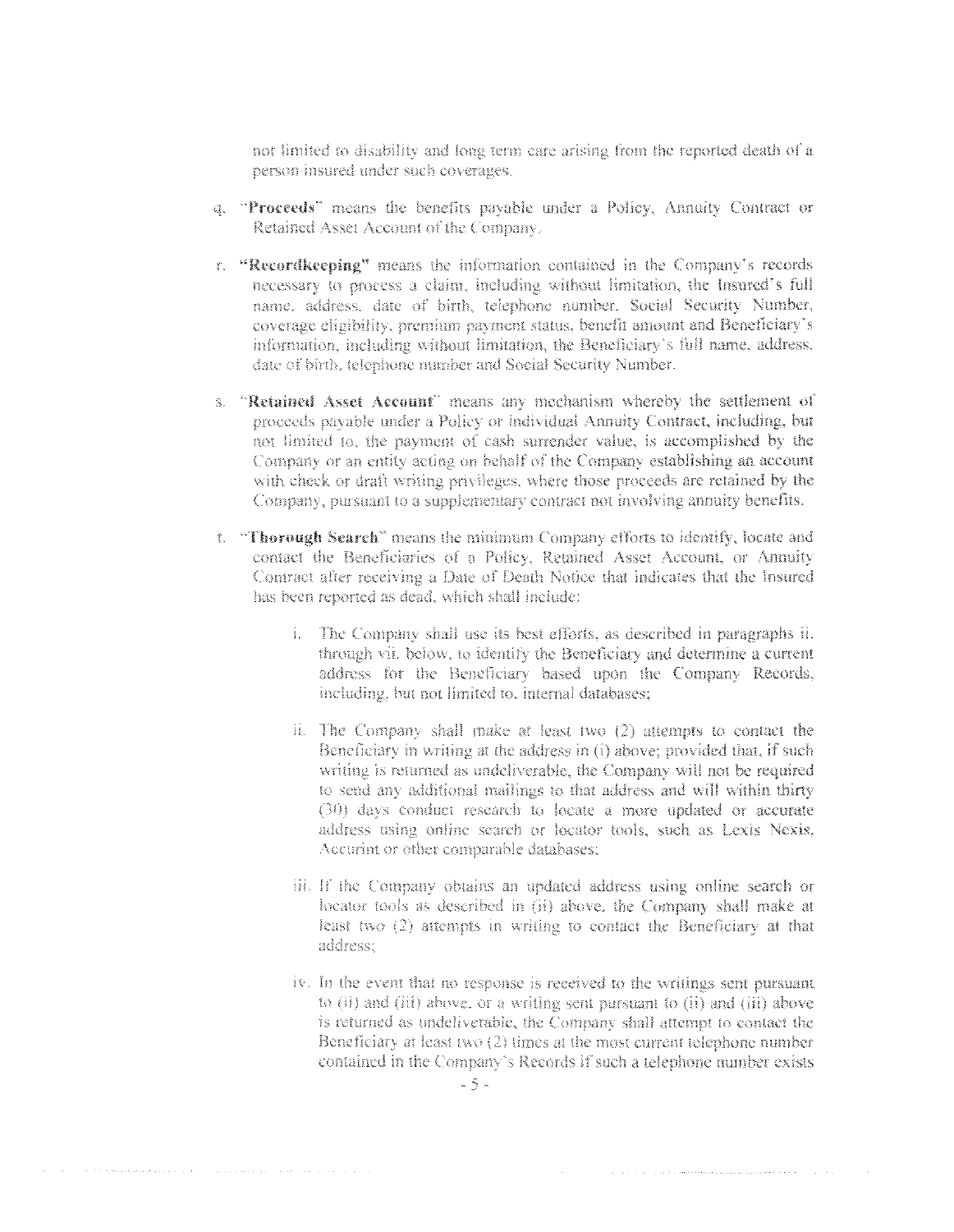in the Company Records or obtained by the Company by an online search or locator tool:

- v. In the event that no response has been received to the attempted contacts described above, the Company shall attempt to contact the Beneficiary at the most current available email address, if any:
- vi. In the event that no response has been received to the attempted contacts described above, the Company shall engage a nationally recognized database service to update addresses in order to check for a more current address for the Beneficiary and send a third and final letter to the Beneficiary at the address found by that database service by first class mail; and
- vii. The Company shall maintain documentation of all its Thorough Search efforts.

If the value of a policy, contract, or account is *de minimis* (defined as \$100 or less), the Company may satisfy its obligations to conduct a Thorough Search by making at least one (1) attempt to contact the Beneficiary or Beneficiaries by mail at the address indicated in the Company Records, or, if the Company Records do not identify a Beneficiary and address, may report and remit the funds to the affected jurisdiction(s) in accordance with the Unclaimed Property Laws.

Notwithstanding the forgoing, the Company's obligation to conduct a Thorough Search shall cease upon documented contact with a Beneficiary. In the event the Company fails to locate a Beneficiary, including through the efforts described above, the Company shall report and remit the policy proceeds in accordance with the applicable jurisdiction's Unclaimed Property Laws.

- u. "Unclaimed Property" means property subject to state Unclaimed Property Laws.
- v. "Unclaimed Property Audit Agreements" means (i) the Global Resolution Agreements between the Company, Unclaimed Property regulators, and Verus Financial LLC, Xerox State and Local Solutions. Inc. d/b/a Xerox Unclaimed Property Clearinghouse or Kelmar Associates, LLC and (ii) the agreement between the Company and the Florida Department of Financial Services.
- w. "Unclaimed Property Laws" means the Laws, Rules and Regulations regulating unclaimed property in each of the Departments' jurisdictions that apply to insurance companies as holders of Unclaimed Property.
- 2. Specific Business Practices and Reforms. The Company will hereby institute the following policies and procedures:
	- a. Within the later of twelve months from the Effective Date or the date of the

and communication of the communication of the communication of the communication of the communication of the c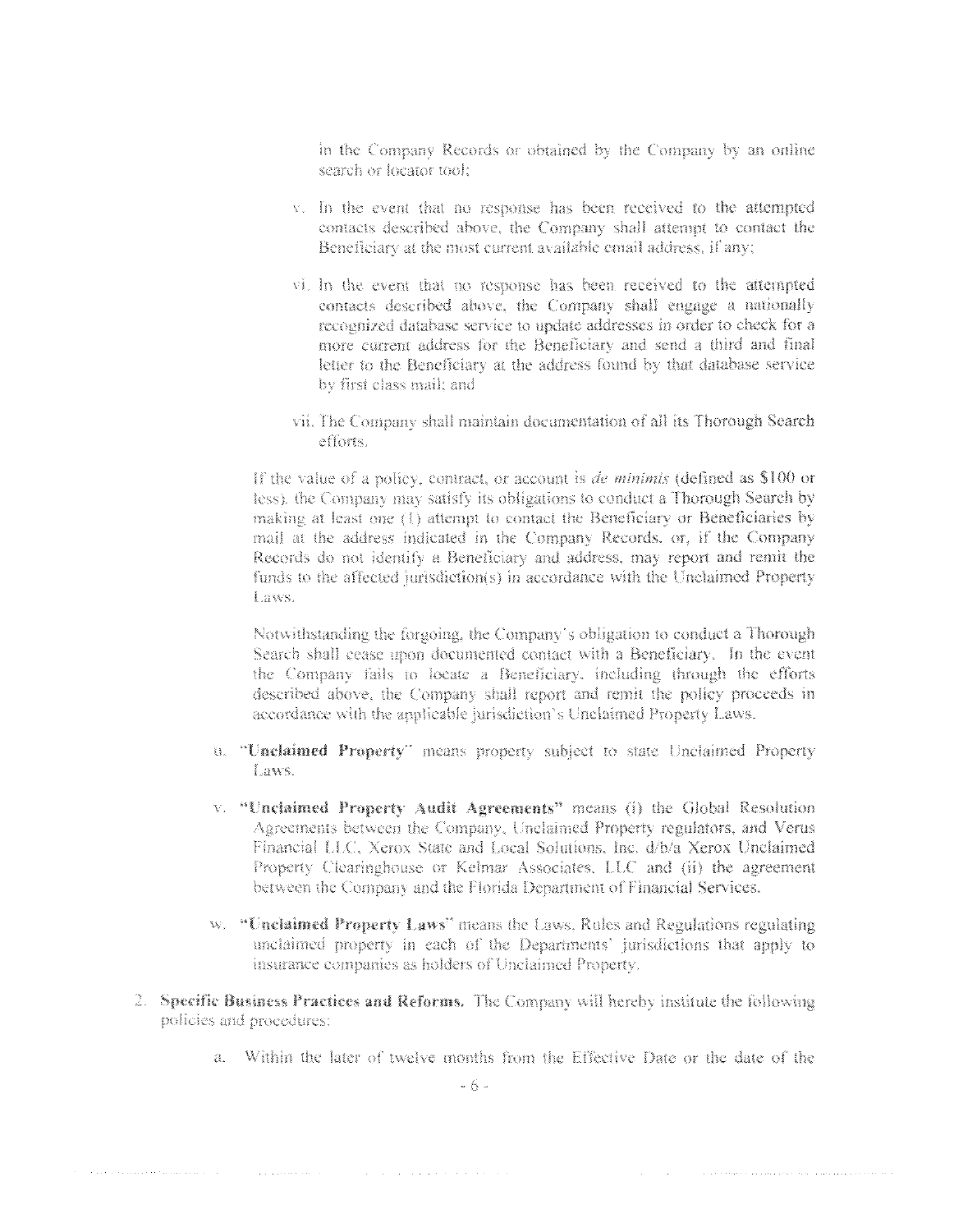completion of the comparison of the Company Records against the complete DMF pursuant to the Unclaimed Property Audit Agreement, but in no event later than twenty-four (24) months from the Effective Date, the Company will compare all Insureds in its Company Records against the complete DMF. Thereafter, the Company shall compare all Insureds in its Company Records against any updates to the DMF at least monthly. The Company shall have no responsibility for errors, omissions or delays in information contained in the DMF or any undate files. The Company shall use the comparison criteria specified in Schedule A. During this twenty-four (24) month period, the Company will submit an additional report to the Lead States every six (6) months after the Effective Date outlining the status of the GRA completion, and the audits for which the Company is working with three audit firms engaged in by the various state treasurers.

- If the Company is not contacted by a Beneficiary within one hundred twenty  $\mathbb{R}$ (120) days from its receipt of the Date of Death Notice, the Company shall promptly commence a Thorough Search, which shall be completed within one (1) year from the Date of Death Notice. If (i) the Beneficiary cannot be located by a Thorough Search and (ii) the Company is unable to establish an Exception, it shall report and remit the Proceeds as Unclaimed Property to the affected jurisdiction(s) within three  $(3)$  or five  $(5)$  years, as applicable, from the Date of Death.
- For the sole purpose of this Agreement, the Company shall implement policies  $\mathcal{C}$ . and procedures to establish that a DMF Match shall require the Company to initiate its death claims process and conduct a Thorough Search for Beneficiaries in accordance with Section 2(b) of this Agreement. Nothing herein is intended not shall be deemed to waive or determine the requirements for establishing proof of death for any other purpose, or to confer any rights on any party other than the Company and the Departments.
- $\mathcal{L}$ In the event that one of the Company's line of business conducts a search for matches of its Insureds against the DMF at intervals more frequent than those provided for in this Agreement and such DMF Match results in action being taken with respect to a Policy, Annuity Contract, or Retained Asset Account, then that line of business shall share the relevant Insured information among other lines of business.
- $\mathbb{C}$ . In the event that the Company locates the Beneficiary following a Thorough Search, the Company shall provide the appropriate claim forms or instructions. if required, to the Beneficiary to make a claim, including instructions as to the need to provide an official death certificate if consistent with law and the Policy, Annuity Contract, or Retained Asset Account. The Company reserves the right to require satisfactory confirmation of death, including a death certificate, as due proof of death, before Proceeds are paid to a Beneficiary or a Beneficiary's legal representative if consistent with law and the Policy, Annuity Contract, or Retained Asset Account. Nothing in this Agreement shall be

where  $\alpha$  is a set of the set of the set of the set of the constraint matrix of the  $\alpha$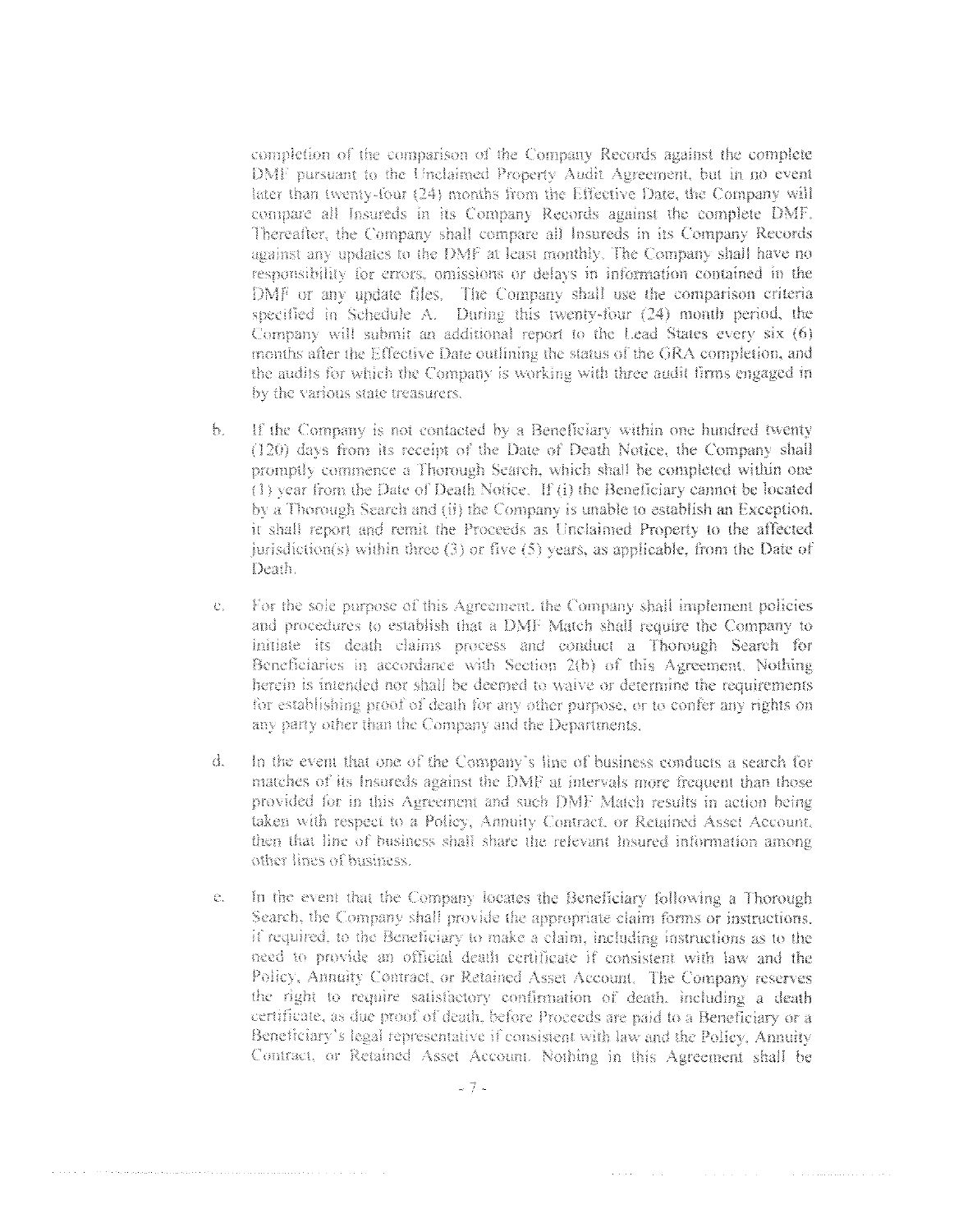construed to supersede the Company's right to maintain effective procedures and resources to deter and investigate fraudulent insurance acts as required by applicable law.

- $\mathbb{C}$ The Company shall implement policies and procedures for conducting a Thorough Search. The obligation to conduct a Thorough Search under the terms of this Agreement shall not abrogate the right of the Company to complete any due diligence within the timeframe required by any applicable law. The Company is required to implement the procedures as soon as possible and in coordination with the Unclaimed Property Audit Agreements, but in no event more than 12 months from the Effective Date.
- To the extent permitted under applicable law, the Company may disclose the  $\mathbb{R}$ minimum necessary personal information about an Insured or Beneficiary to a person whom the Company reasonably believes may be able to assist the Company locate the Insured or Beneficiary or a person otherwise entitled to payment of the claims Proceeds, provided however, the Company shall not implement policies or practices that will or may diminish the rights of, or amounts of Proceeds due to, Beneficiaries under its Policies, Annuity Contracts, or Retained Asset Accounts.
- h. The Company shall conduct a Thorough Search for group life insurance policies, including group life insurance certificates issued thereunder, where a group life insurance claim is received for which the Company, from information in its administrative systems and/or the group policy claim form, is able to determine that a benefit is due and is able to determine the benefit amount, but the beneficiary cannot be identified and/or located.
	- i. Within twelve (12) months after the Effective Date of this Agreement the Company shall establish policies and procedures to ensure that:
		- i. commencing no later than forty-five (45) days prior to the Maturity Date of an Annuity Contract for which the Company is unable to establish an Exception, at least two (2) letters are sent to an Annuity Contract Owner notifying the owner of the upcoming Maturity Date, stating that the Contract will be annuitized following the Maturity Date if no response is received, and identifying the options available to the Beneficiary (e.g., annuitization, extension of the Maturity Date, surrender of the Contract):
		- ii. the Company shall immediately commence a Thorough Search for the Annuity Contract Owner if the letters described in subparagraph (i) hereof are returned as undeliverable:
		- iii. an affirmative request by an Annuity Contract Owner or authorized representative shall be required by the Company before a Maturity Date is extended, and such request will be recorded in the Company's

المحاولة والمتواطن والمتواطن والمتواطن والمتعاقلة والمتعاقلة والمتواطن والمتواطن والمتواطن والمتواطن والمتواطن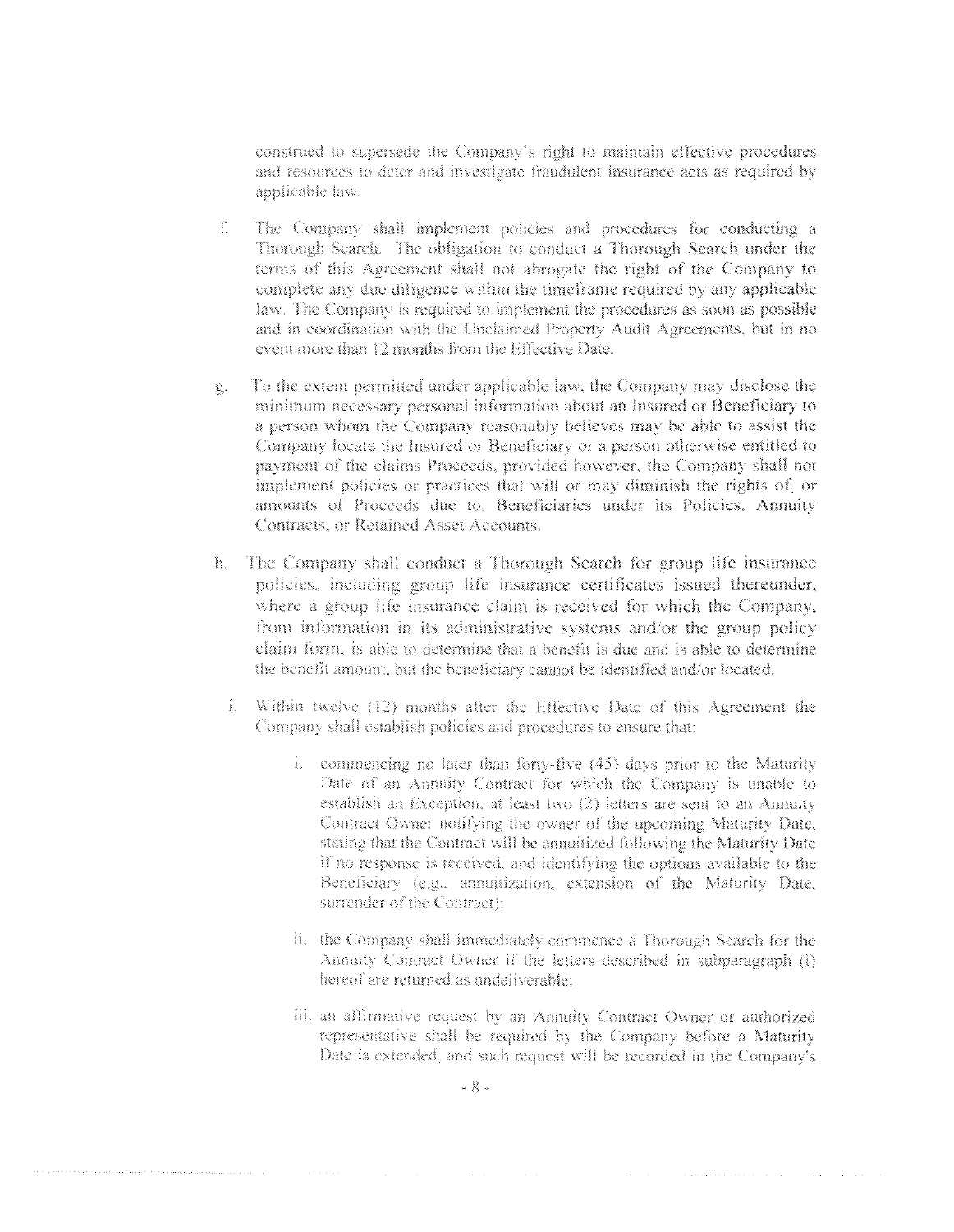books and records:

- iv. the Annuity Contract is annuitized as soon as practicable, but in no event more than forty-five (45) days following the Maturity Date, if the Company has a valid address for the Annuity Contract Owner and no response is received to the letters described in subparagraph (i) herenf:
- v. if a Thorough Search for the Annuity Contract Owner is unsuccessful, or if none of the annuity payments for a contract that has been annuitized under subparagraph (iv) hereof are not deposited, the Proceeds shall be reported and remitted as Unclaimed Property to the affected jurisdiction(s) within three (3) or five (5) years, as applicable, from the Maturity Date or date of annuitization payment.
- *i.* The Company shall ensure that all Retained Asset Accounts are monitored for inactivity and each Accountholder is notified that the failure to make a withdrawal from the account or to respond to communications from the Company may cause the account to be declared dormant and subject to escheat based on the last documented contact with the Accountholder or the Accountholder's authorized representative. The value of the Retained Asset Account(s) shall be the value of the account as of the date the property is paid to the Accountholder or reported and remitted to the affected jurisdiction(s). The Company is required to implement the procedures as soon as possible and in coordination with the Unclaimed Property Audit Agreements, but in no event more than 12 months from the Effective Date.
- k. A Thorough Search for a Beneficiary of a Retained Asset Account or an Accountholder, as appropriate, shall commence following the earlier of three  $(3)$ or five  $(5)$  years, as applicable, after:  $(i)$  the date that the Accountholder last initiated a financial or administrative transaction or (ii) the last Accountholderauthenticated response to the Company that is documented on the Company's books and records. In the event that the Company is unable to locate a Beneficiary or Accountholder and is unable to establish an Exception within one (1) year after the commencement of the Thorough Search, it shall report and remit the Proceeds of the Retained Asset Account as Unclaimed Property to the affected jurisdiction(s) within three  $(3)$  or five  $(5)$  years, as applicable, after:  $(i)$ the date that the Accountholder last initiated a financial or administrative transaction or (ii) the last Accountholder-authenticated response to the Company that is documented on the Company's books and records.
- I. Within twelve (12) months after the Effective Date of this Agreement, the Company shall establish policies and procedures to ensure that prior to the delivery of a Policy or Annuity Contract or establishment of a Retained Asset Account, and upon any change of a Beneficiary, the Company shall, having made all appropriate filings in a timely manner and obtained approvals where necessary, request information sufficient to facilitate the (i)

. The second constraint is a second constraint of  $\alpha$ 

.<br>And the office of a case of the case of the case of a case of the complete of the case of the case of the case of the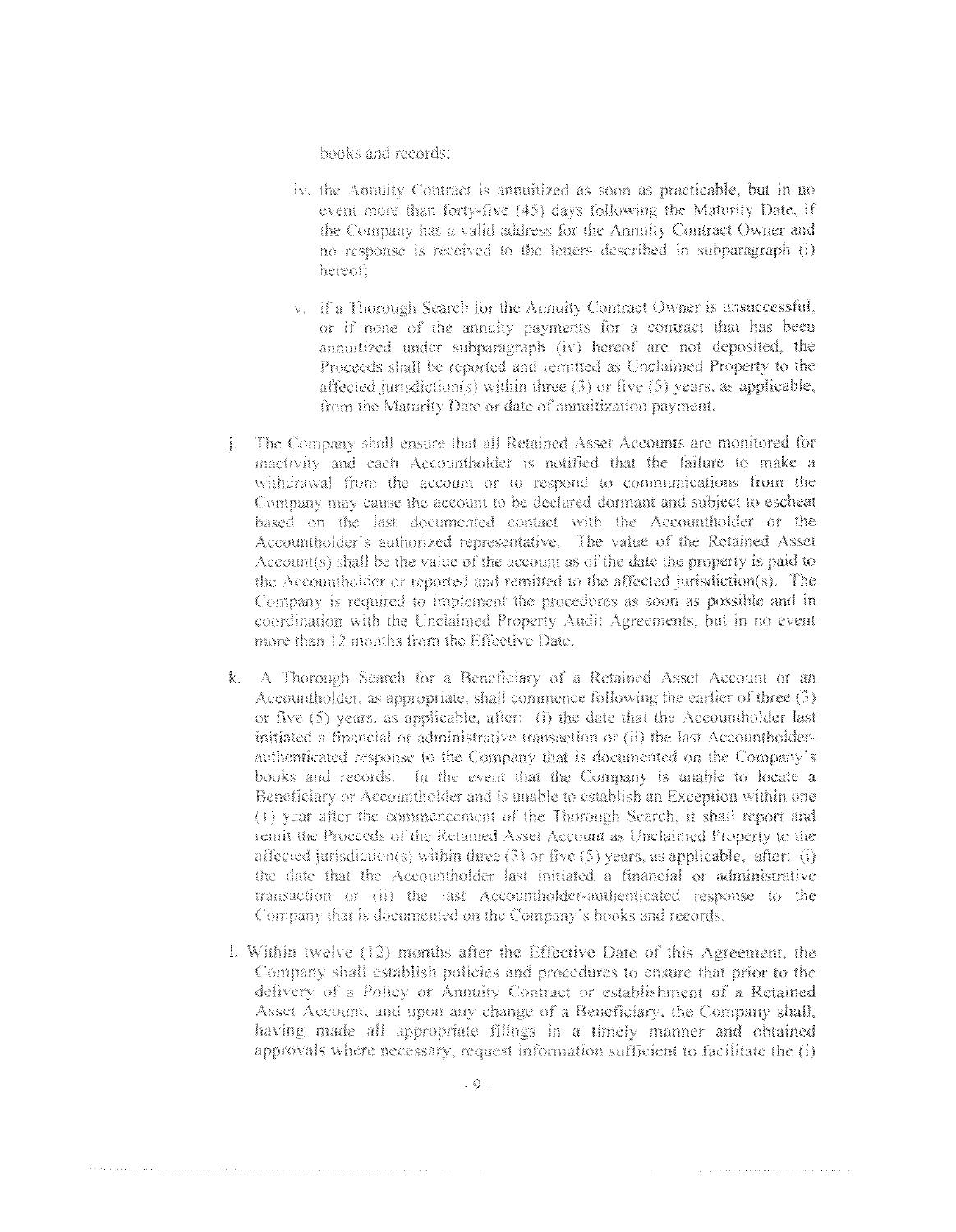payment of all Proceeds to Beneficiaries upon the death of the Insured and (ii) perfection of a claim, including, at a minimum, the name, address, date of birth, social security number, and telephone number of every Insured and Beneficiary of such Policy. Annuity Contract or Retained Asset Account, as applicable.

- 3. Regulatory Oversight. Each of the Departments shall maintain independent regulatory oversight over the Company's compliance with the terms of this Agreement and in furtherance thereof, the Company agrees to the following:
	- For a period of thirty-six (36) months following the Effective Date, the  $\mathbb{S}^{\mathbb{N}}_{\mathbb{R}}$  . Company shall provide to the Lead States quarterly reports on the implementation and execution of the requirements of this Agreement. Each report shall be delivered to each of the Lead States within forty-five (45) days following the end of the applicable reporting period. Copies of these reports will also be made available to a Department's designated examiner, upon reasonable request, to allow it to assist the Departments in monitoring compliance with the requirements of this Agreement.
	- Thirty-nine (39) months following the Effective Date the Lead States shall  $b<sub>1</sub>$ conduct a Multi-State Examination of Company's compliance with the requirements of this Agreement. The Lead States shall provide a report summarizing the results of that examination to Company and Departments. The examination shall be performed with the cost of the examination to be borne by Company in accordance with the Lead States' respective laws.
	- The Company may petition a Department to terminate or modify this  $\mathbb{C}$  . Agreement in that jurisdiction. Such petition may include, but not be limited to the following grounds: (i) the Agreement's terms, in whole or in part, are inconsistent with the statutes, rules, or regulations then in effect in that jurisdiction; (ii) that a Future Settlement Agreement with a company possessing substantial market share is more favorable than this Agreement; or (iii) by three (3) years from the Effective Date of this Agreement, Future Settlement Agreements have not been entered into with companies possessing substantial market share. A Department shall not unreasonably withhold its consent to the relief requested by the Company in its petition. Once made by the Company, the Multi-State Examination Payment, as allocated to each Department, is final and non-recoverable under any circumstances including termination of this Agreement.
	- $\frac{1}{\sqrt{2}}$ In addition to the payments set forth in Paragraph 5, the reasonable costs and expenses of the Departments related to the monitoring of the Company's compliance with the Agreement, including the costs and expenses of conducting any reviews or examinations permitted by the Agreement, as well as participating in any meetings, presentations or discussions with the Company, shall be borne by the Company as costs of the Multi-State Examination.

.<br>The contract of the contract of the contract of the contract of the contract of the contract of the contract of

 $\alpha$  , we assume that the same of the set of the set of the same of the same of  $\alpha$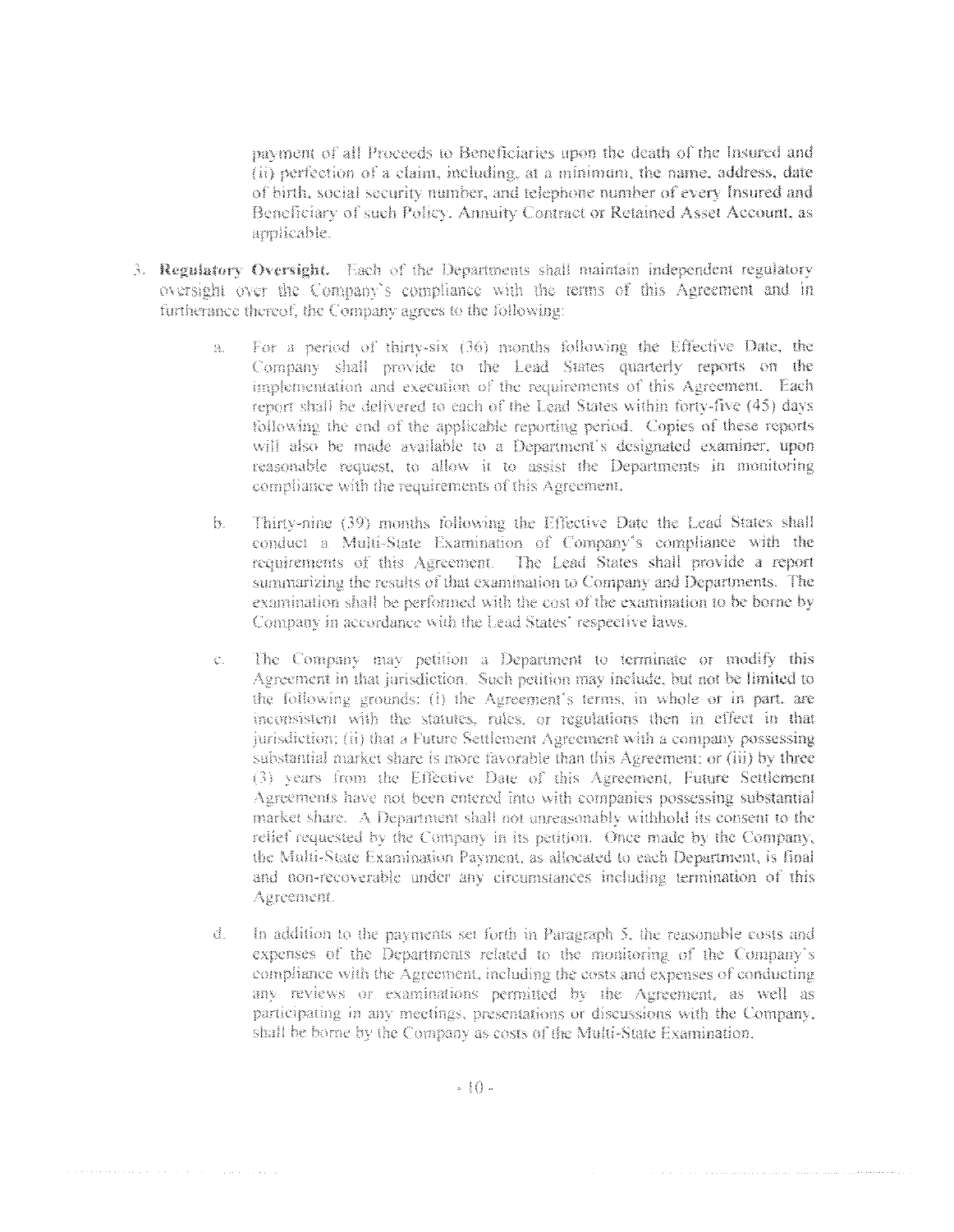- Ĉ. If the jurisdiction of any Department adopts any Insurance Law addressing insurance companies' use of the DMF (or its equivalent) in connection with insurance companies' procedures concerning the payment of Proceeds to Beneficiaries, then the Company's compliance with the terms of such Insurance Law of that jurisdiction after the Effective Date of this Agreement shall be deemed to comply with those terms of this Agreement (i) which relate solely to the use of the DMF; and (ii) for the purposes of compliance herewith for that jurisdiction alone.
- The monitoring of the Company for compliance with the terms of this  $\int_{\frac{1}{2}}^{\frac{1}{2}}$ Agreement constitutes an ongoing examination by each of the Departments in accordance with the laws of its jurisdiction. Consistent with applicable law, each Department shall accord confidential treatment to the work papers. recorded information, documents, copies of work papers, and documents produced by, obtained by or disclosed by Company.
- No later than five (5) years following the Effective Date, the Lead States will  $\sum_{i=1}^{n} \alpha_i$ complete the Multi-State Examination with a final review concerning the Company's compliance with the Agreement. If that review confirms that the Company has fulfilled its obligations under the Agreement, the Multi-State Examination will be closed. The Agreement will terminate eight (8) years following the Effective Date (the "Termination Date"), contingent upon closure of the Multi-State Examination and the Company's submission of its prospective policies and procedures for DMF matching and Beneficiary outreach to be used thereafter. This submission shall be made to the Lead States  $s$ ix  $(6)$  calendar months prior to the Termination Date.
- 4. Company Covenants. The Company covenants and agrees with each of the Departments as follows:
	- Proceeds under a Policy shall be determined in accordance with the Policy  $\tilde{\Omega}$  . terms.
	- ł. Proceeds under Annuity Contracts shall be determined in accordance with the contract terms.
	- The value of a Retained Asset Account shall be the value of the account as of  $\int_{\mathrm{BMO}}^{t_{\mathrm{H}}}\omega_{\mathrm{H}}$ the date the Proceeds are removed from the Retained Asset Account to be paid to the Beneficiary.
	- $\mathbb{C}$ Beneficiaries shall not be charged for any fees or costs associated with a search or verification conducted pursuant to this Agreement.
	- The Company shall comply with and perform each and every term and  $\mathbb{C}^{\times}$ condition set forth in the Unclaimed Property Audit Agreement.

 $\mathcal{A}$  , and  $\mathcal{A}$  is a set of the set of the set of  $\mathcal{A}$ 

 $\mathcal{L}_{\mathcal{A}}$  and  $\mathcal{L}_{\mathcal{A}}$  is a subset of the set of the set of  $\mathcal{A}$ 

5. Multi-State Examination Payment. Without admitting any liability whatsoever, the Company agrees to pay the Departments the sum of \$ 3.300,000 (the "Payment") for the

 $\alpha$  ,  $\alpha$  ,  $\beta$  ,  $\beta$  , and  $\alpha$  , and  $\alpha$  , and  $\alpha$  ,  $\alpha$  ,  $\beta$  ,  $\alpha$  ,  $\beta$  ,  $\alpha$  ,  $\alpha$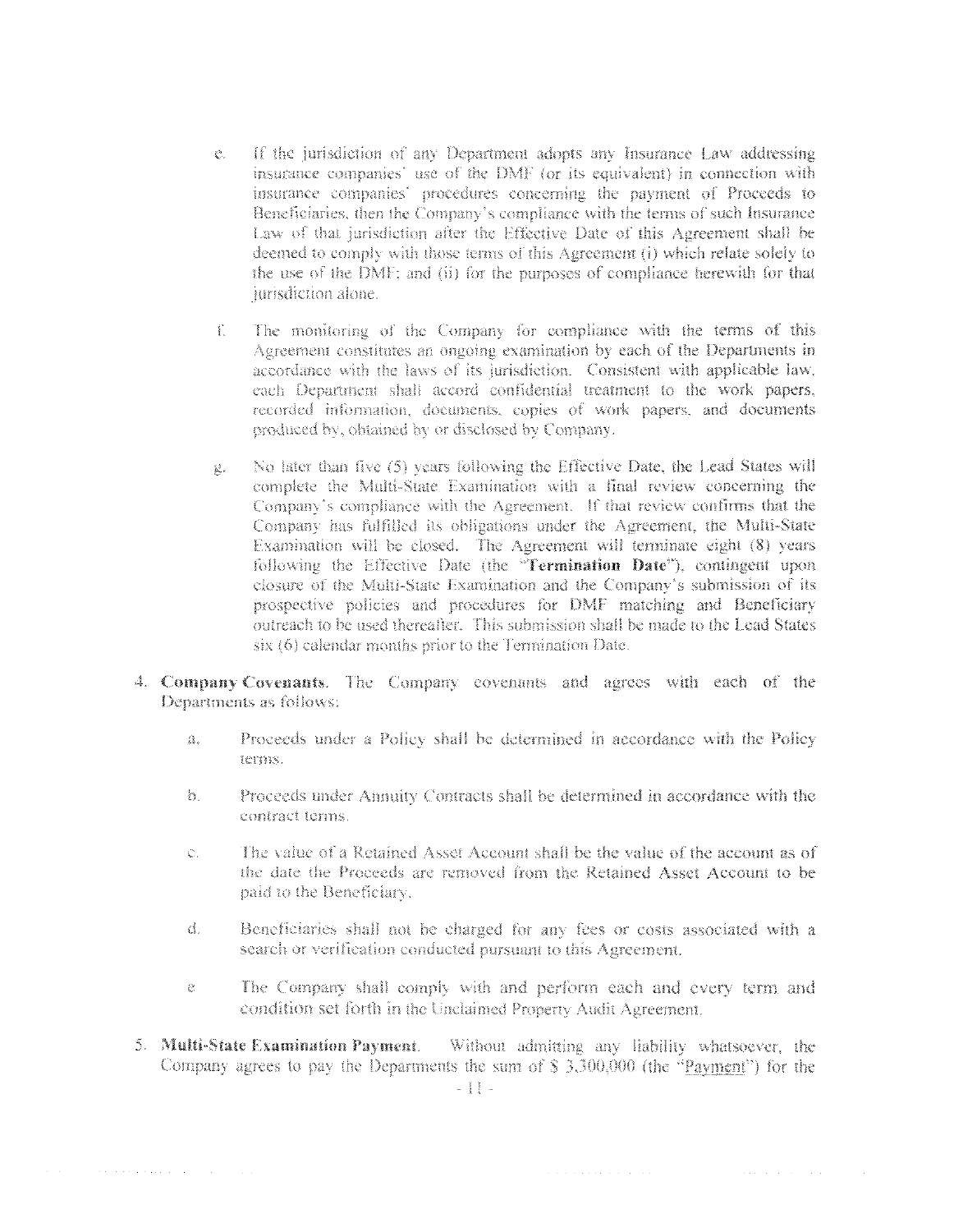examination, compliance and monitoring costs incurred by the Departments associated with the Multi-State Examination. The Lead States shall be responsible for allocating the Payment among the Departments. The Company agrees to remit the Payment within ten (10) business days after the later of the Effective Date or the receipt of the allocation from the Lead Departments. Upon the receipt of the Payment, as allocated by each of the Departments, the Company's financial obligations incurred by the Departments arising out of the Multi-State Examination will be fully satisfied, except as set forth in Paragraph 3d. The Payment shall be in addition to the Company's obligation to reimburse the Lead States for reasonable third-party expenses, including expenses for consultants, incurred in connection with the Lead States' role in the Multi-State Examination.

#### $\mathcal{L}_{\mathcal{L}}$ Miscellaneous.

is a constraint constraint of the state of the state  $\alpha$ 

- This Agreement is an agreement solely between the named Parties as defined 윦. above, and no other person or entity shall be deemed to obtain or possess any enforceable rights against the Company as a third party beneficiary or otherwise as a result of this Agreement. The Parties agree that this Agreement is not intended to and shall not confer any rights upon any other person or entity and shall not be used for any other purpose. Nothing in this Agreement shall be construed to provide for a private right of action to any person or entity not a Party to this Agreement. Nor shall the Agreement be deemed to create any intended or incidental third party beneficiaries, and the matters herein shall remain within the sole and exclusive jurisdiction of the Departments.
- This Agreement does not impair, restrict, suspend, or disqualify the Company  $\mathcal{B}$ . from engaging in any lawful business in any jurisdiction, based upon, or arising out of, the Multi-State Examination regarding any alleged act or omission of the Company; provided that all matters set forth in this Agreement shall remain with the sole and exclusive jurisdiction of the Departments.
- This Agreement contains the entire agreement between the Parties regarding the  $C_{\infty}$ Company's claims settlement practices, procedures, policy administration relating to the matching of Insureds against the DMF or any similar database and that there are no other understandings or agreements, verbal or otherwise, between the Parties, except as set forth herein. In entering into this Agreement, no Party has relied on a representation not set forth herein.
- đ. Neither this Agreement, nor any of the communications or negotiations leading up to this Agreement, nor any actions taken or documents executed in connection with this Agreement, is now or may be deemed in the future to be an admission or evidence of any liability or wrongdoing by the Company or any of its current or former affiliates, subsidiaries, officers, directors, employees, agents, or representatives with respect to the subject matter of the Multi-State Examination.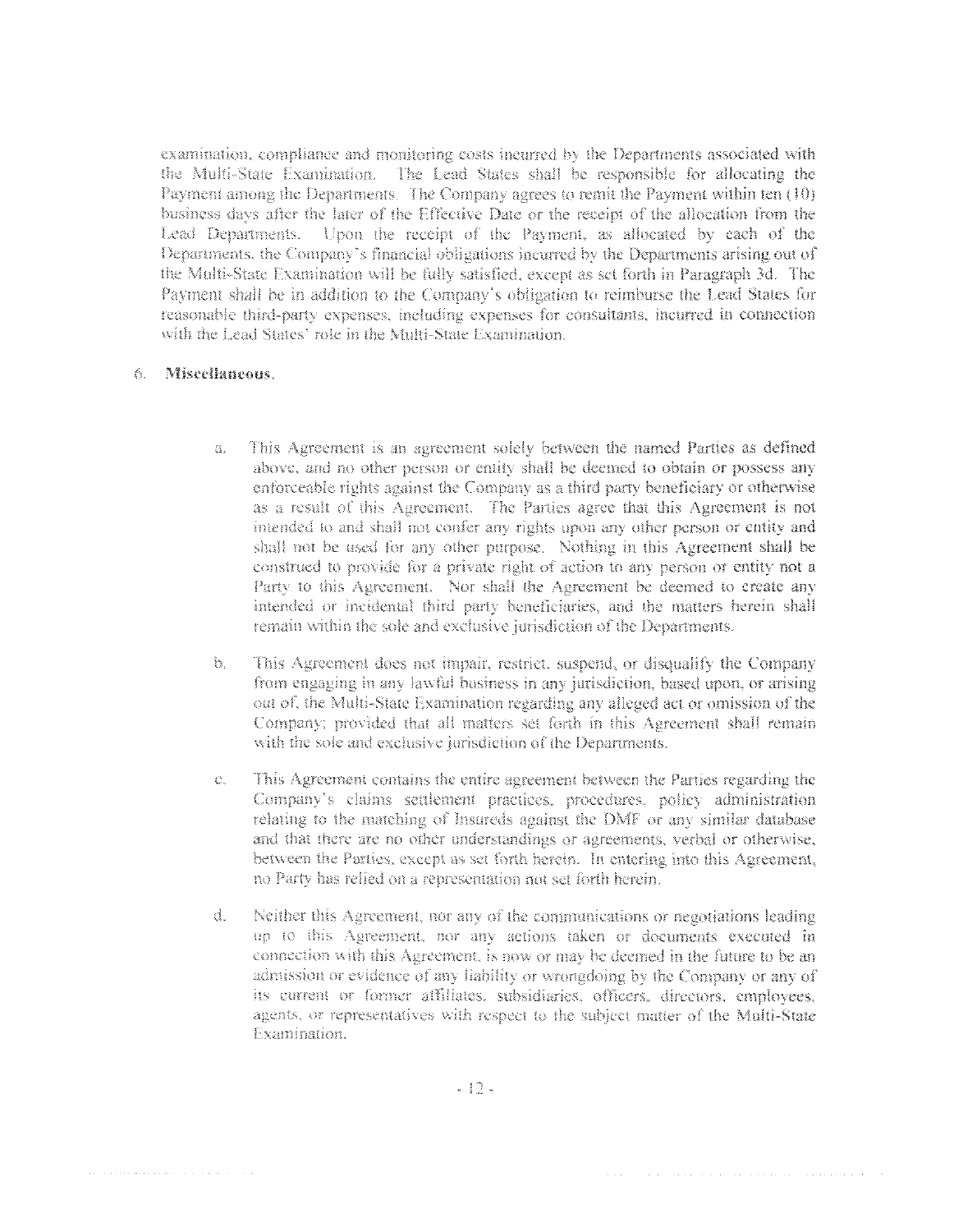- Subject to the Company's performance of and compliance with the terms and  $\mathcal{C}^{\mu}$  . conditions in this Agreement and Schedules each Department hereby releases the Company from any and all claims, demands, interest, penalties, actions or causes of action that each Department may have by reason of any matter, cause or thing whatsoever, regarding or relating to the subject matter of the Multi-State Examination; provided, however, that nothing herein shall preclude the Lead States from conducting subsequent Multi-State Examinations to assess the Company's compliance with this Agreement.
- In the event that any portion of this Agreement is enjoined or held invalid under  $f_{\perp}$ the laws of a Department's jurisdiction, such enjoined or invalid portion shall be deemed to be severed only for the duration of the injunction, if applicable, and only with respect to that Department and its jurisdiction, and all remaining provisions of this Agreement shall be given full force and effect and shall not in any way be affected thereby.
- Nothing in this Agreement shall be construed as an admission of any party's  $\sum_{\alpha\in\mathcal{A}}$ position as to the preemptive effect of the Employee Retirement Income Security Act of 1974, as periodically amended, or the law of the jurisdiction as applied to employment based plans.
- This Agreement shall not be construed to allow or require the Company to  $\frac{4}{3}$  . implement policies or practices that will or may diminish the rights or the Proceeds due to Beneficiaries under the terms of its Policies, Annuity Contracts, or Retained Asset Accounts.
- $\frac{1}{3}$ To the extent that any laws, rules, or regulations are enacted in the State of a Department's jurisdiction or are adopted by any Department, or a regulatory agency of a Department that conflict with any of the terms and conditions of this Agreement, then the application of those affected terms and conditions shall be superseded by such laws, rules or regulations as it applies to that Department, provided that all other unaffected terms and conditions of the Agreement shall *i* emain in full force and effect.
- inger<br>Sterftes Nothing in this Agreement shall abrogate the obligation of the Company under the Unclaimed Property Audit Agreements.
- k. The Parties represent and warrant that the person executing this Agreement on behalf of each Party has the legal authority to bind the Party to the terms of this Agreement.
- This Agreement may be executed in counterparts. A true and correct copy of  $\frac{1}{2}$ the Agreement shall be enforceable the same as an original.
- m. All legal notices and demands to the Company under this Agreement shall be in writing and shall be addressed to: 4350 Westown Parkway, West Des Moines, Iowa 50266, Attn: Senior Vice President, General Counsel and Secretary, Legal Department

 $-13-$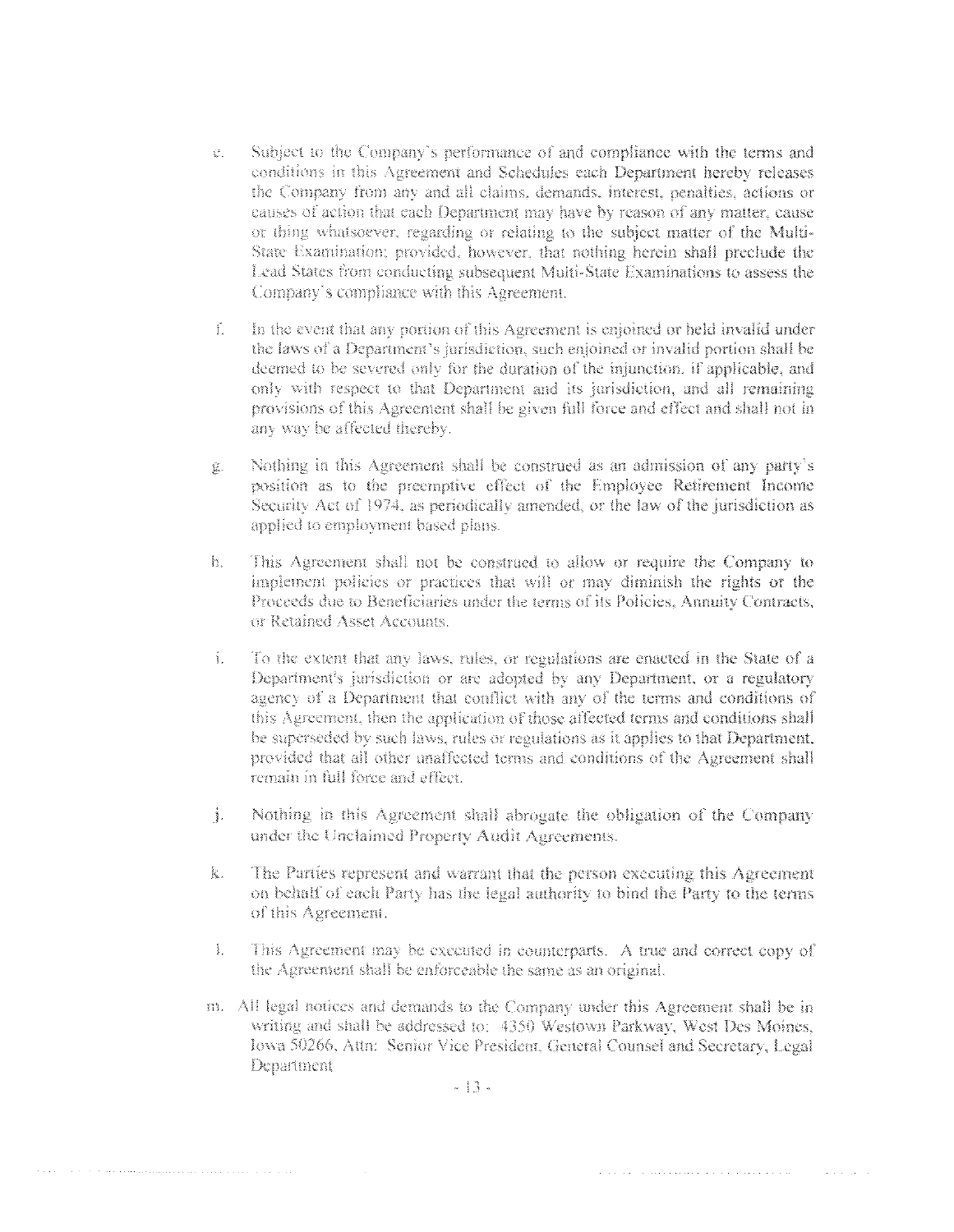7. Enforcement. The failure to comply with any provision of this Agreement shall constitute a breach of the Agreement, a violation of an Order of the Departments and a violation of Company's Agreement with the Departments, and shall subject Company to such administrative and enforcement actions and penalties as each Department deems appropriate, consistent with each Department's respective laws, except to the extent that the noncompliance is a result of performance or non-performance on the part of regulatory bodies which have not acted on filings necessary for compliance with the terms of this Agreement.

IN WITNESS WHEREOF THE PARTIES HAVE EXECUTED THIS AGREEMENT AS OF THE DATE SET FORTH AFTER EACH OF THEIR NAMES.

### [SIGNATURE PAGES IMMEDIATELY FOLLOW]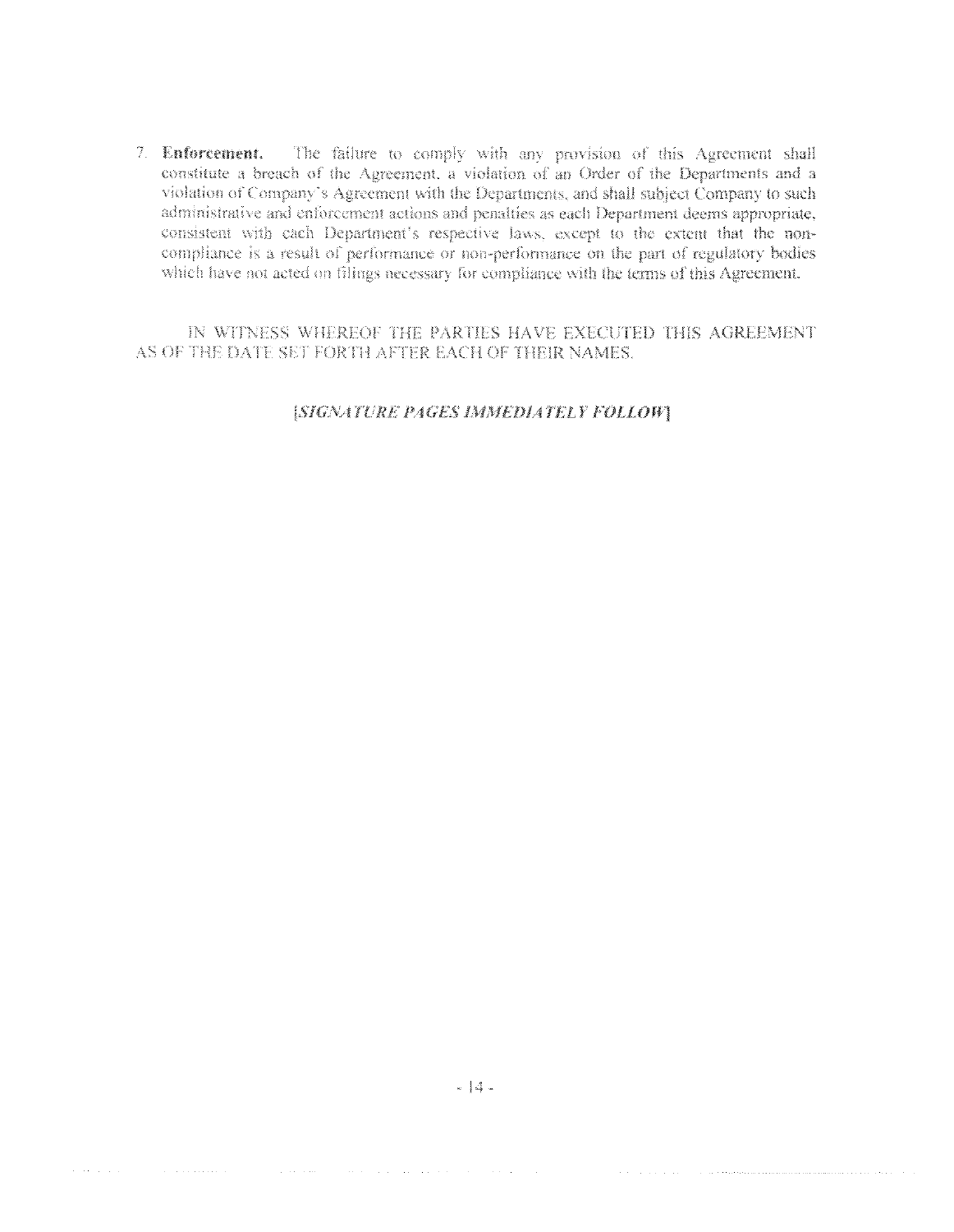**COMPANIES SIGNATURE PAGE** 

<u>MAAL – GEL</u> Bv .<br>وي

Dated: CETOBER 16, 2013

المستحقق والمتحدث والمتحدث والمتحدث والمتعارف والمتحدث والمتحدث والمتحدث والمتحدث

a sua construir a comparativa de la comparación de la comparación de la comparación de la comparación de la co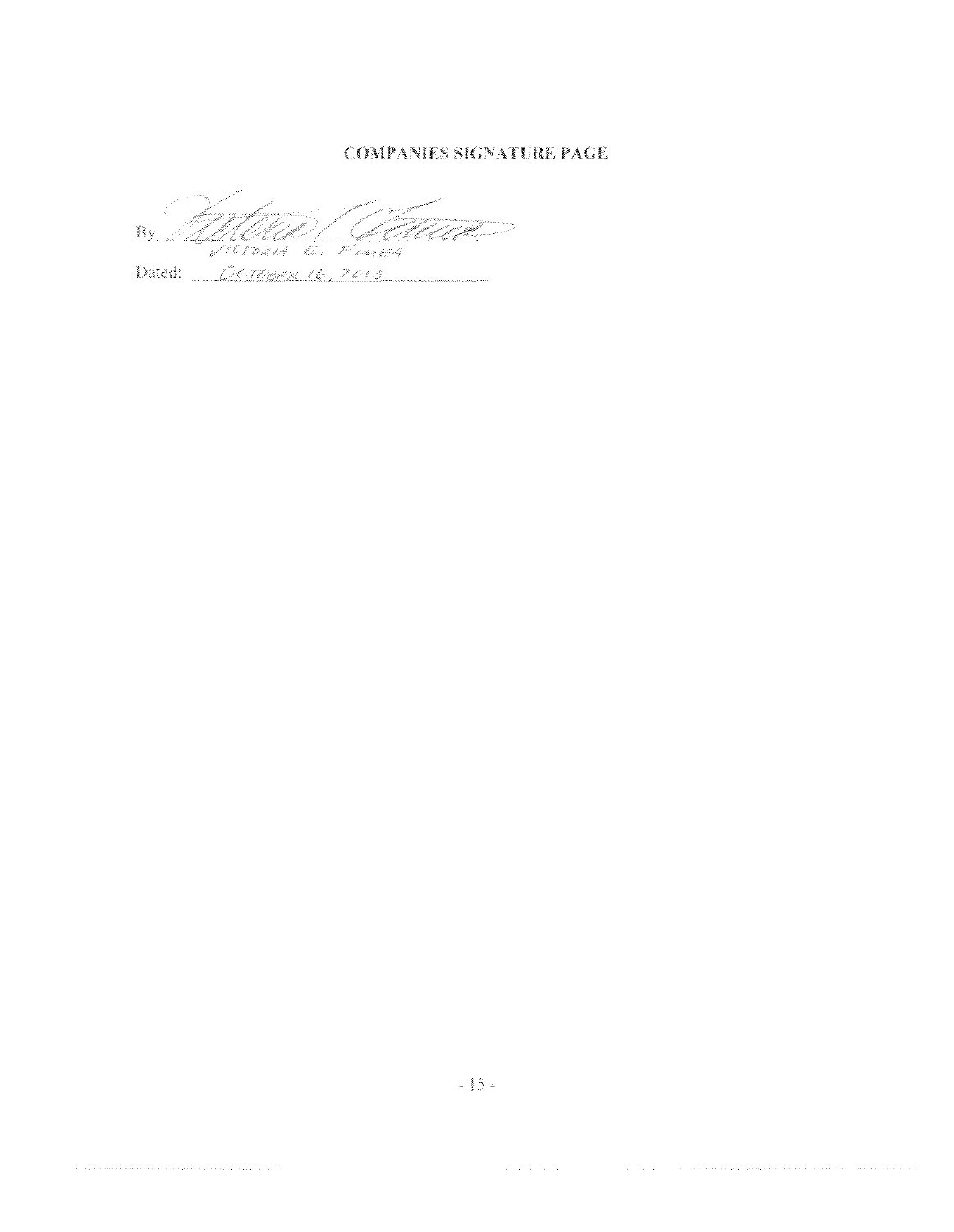**FLORIDA** óffice of insuran  $BY^2$ <sup> $\Delta$ </sup> KEVIN M. McCARTY, COMMISSION ξŖ.  $1/13$ DATE |

CALIFORNIA DEPARTMENT OF INSURANCE

 $BY_{\perp}$ DAVE JONES, COMMISSIONER

DATE PRIMER

ILLINOIS DEPARTMENT OF INSURANCE

 $BY_i$ 

ANDREW BORON, DIRECTOR DATE

**REGULATION** NORTH DAKOTA INSURANCE DEPARTMENT

BY:

**ADAM HAMM, COMMISSIONER** DATE

PENNSYLVANIA INSURANCE DEPARTMENT

BY: MICHAEL F. CONDSEDINE, COMMISSIONER DATE

### NEW HAMPSHIRE INSURANCE DEPARTMENT

BY: ROGER A. SEVIGNY, COMMISSIONER DATE

### IOWA INSURANCE DIVISION

BY:

 $\mathcal{L}^{\pm}$ 

NICK GERHART, COMMISSIONER DATE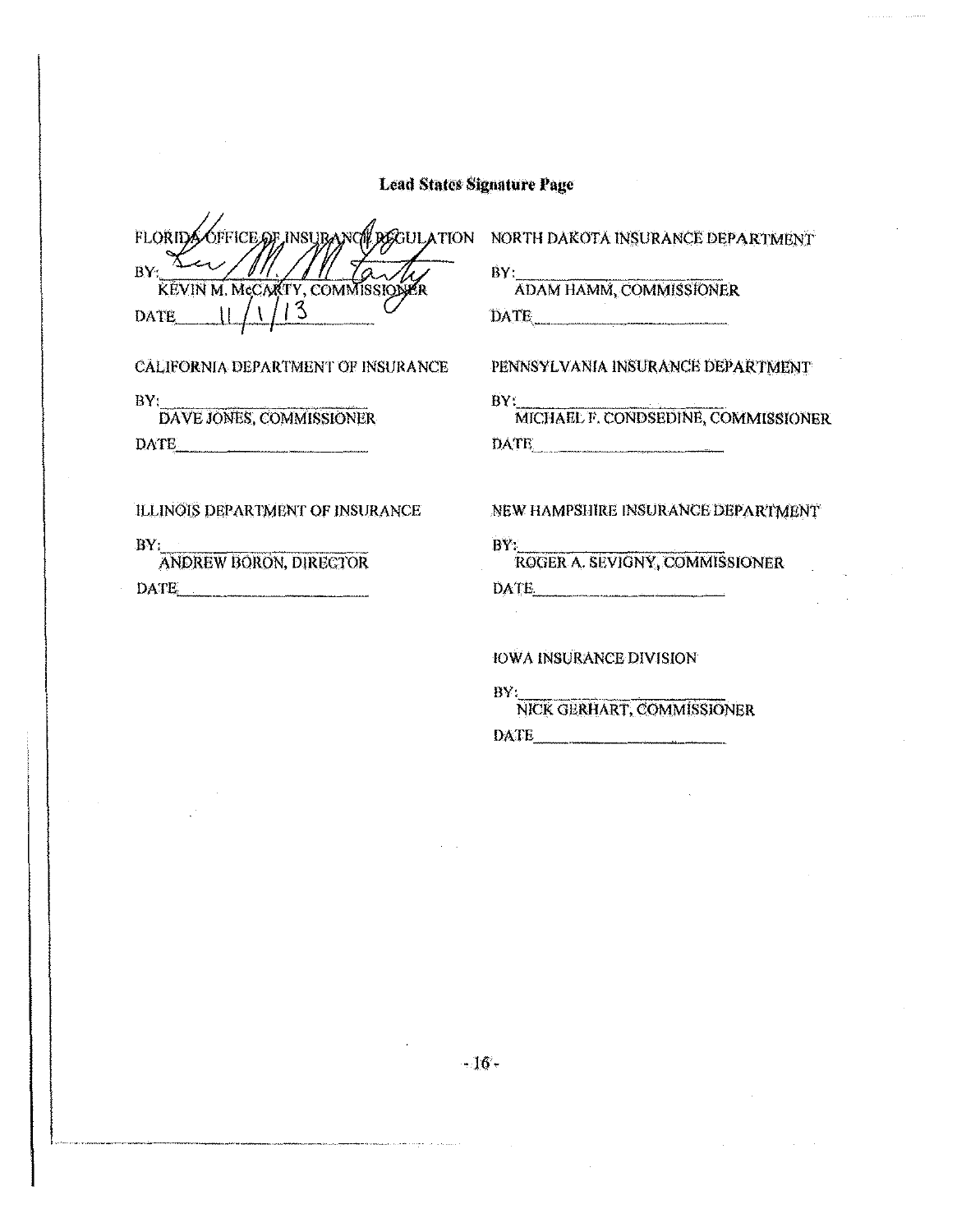$\sim 10^{11}$ 

V.

 $\mathcal{L}$ 

 $\sim 10^{-1}$ 

 $BY:$ 

KEVIN M. McCARTY. COMMISSIONER DATE PRIMERILLE

CALIFORNIA DEPARTMENT OF INSURANCE

BY:<br>DAVE JONES, COMMISSIONER

 $\begin{tabular}{c} DATE \end{tabular}$ 

ILUNOIS DEPARTMENT OF INSURANCE

 $BY:$ 

ANDREW BORON, DIRECTOR DATE ---

FLORIDA OFFICE OF INSURANCE REGULATION NORTH DAKOTA INSURANCE DEPARTMENT **BY:** ADAM HAMM, COMMISSIONER  $\text{DATE} \left( \frac{10}{21/2013} \right)$ 

 $\mathcal{A}$  and  $\mathcal{A}$ 

PENNSYLVANIA INSURANCE DEPARTMENT

BY: MICHAEL F. CONDSEDINE, COMMISSIONER  $\begin{tabular}{c} DATE \end{tabular}$ 

NEW HAMPSHlRE INSURANCE DEPARTMENT

BY:<br>ROGER A. SEVIGNY, COMMISSIONER DATE

IOWA INSURANCE DIVISION

 $BY:$ NICK GERHART. COMMISSIONER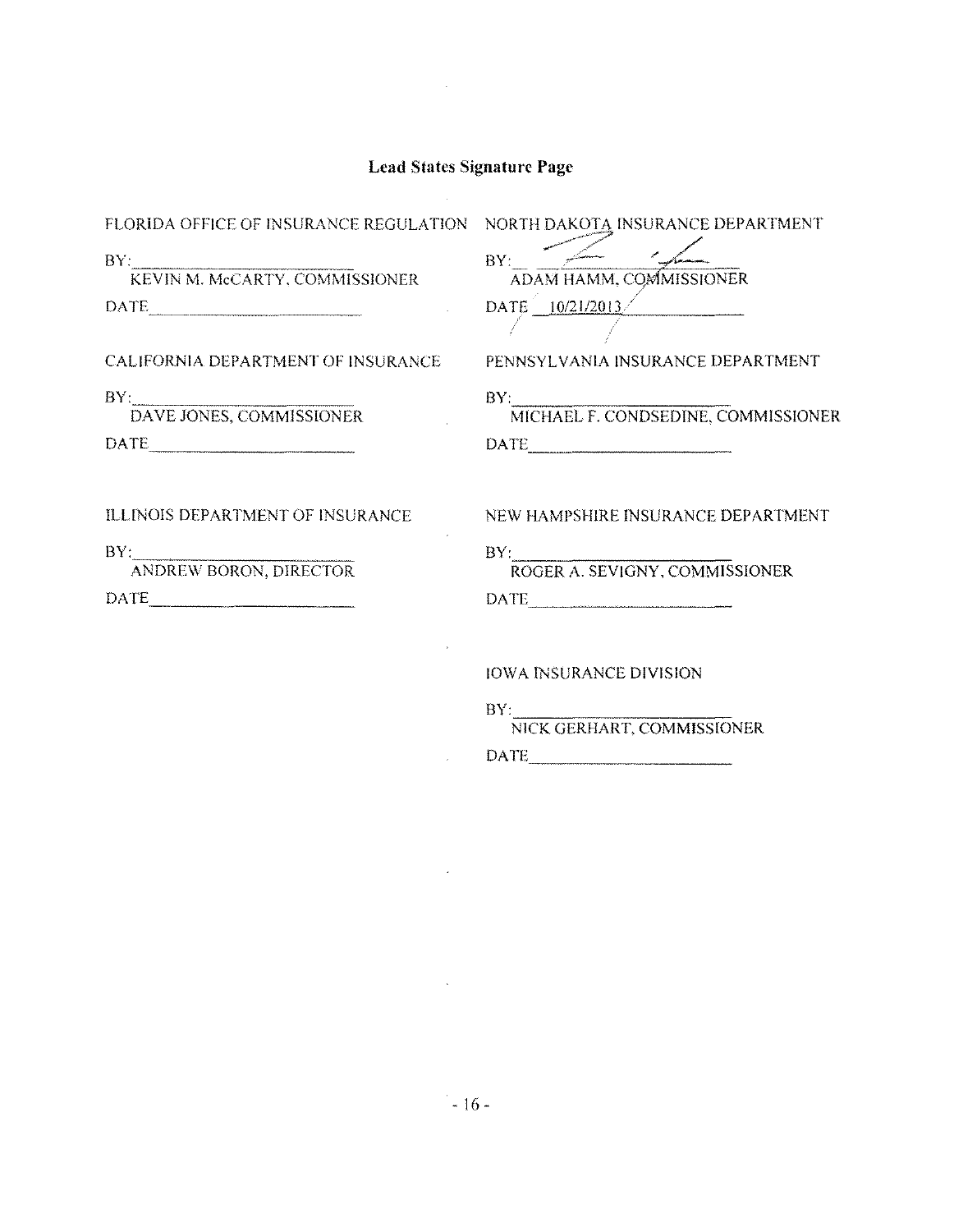| FLORIDA OFFICE OF INSURANCE REGULATION NORTH DAKOTA INSURANCE DEPARTMENT |                                                                                                                                                                                                                                                         |
|--------------------------------------------------------------------------|---------------------------------------------------------------------------------------------------------------------------------------------------------------------------------------------------------------------------------------------------------|
| BY:<br>KEVIN M. McCARTY, COMMISSIONER                                    | $BY_1$ and $Y_2$ and $Y_3$ and $Y_4$ and $Y_5$ and $Y_6$ and $Y_7$ and $Y_8$ and $Y_9$ and $Y_9$ and $Y_9$ and $Y_9$ and $Y_9$ and $Y_9$ and $Y_9$ and $Y_9$ and $Y_9$ and $Y_9$ and $Y_9$ and $Y_9$ and $Y_9$ and $Y_9$ and<br>ADAM HAMM, COMMISSIONER |
|                                                                          | $\begin{tabular}{ c c c } \hline \textbf{DATE} & \textbf{if} & \textbf{if} & \textbf{if} \\ \hline \end{tabular}$                                                                                                                                       |
| CALIFORNIA DERARTMENT OF INSURANCE                                       | PENNSYLVANIA INSURANCE DEPARTMENT                                                                                                                                                                                                                       |
| BY:                                                                      | BY: MICHAEL F. CONDSEDINE, COMMISSIONER                                                                                                                                                                                                                 |
| DATE   O -                                                               | $\overline{\text{DATE}}$                                                                                                                                                                                                                                |
| ILLINOIS DEPARTMENT OF INSURANCE                                         | NEW HAMPSHIRE INSURANCE DEPARTMENT                                                                                                                                                                                                                      |
| BY:<br><b>ANDREW BORON, DIRECTOR</b>                                     | BY: ROGER A. SEVIGNY, COMMISSIONER                                                                                                                                                                                                                      |
|                                                                          | DATE:                                                                                                                                                                                                                                                   |
|                                                                          | <b>IOWA INSURANCE DIVISION</b>                                                                                                                                                                                                                          |
|                                                                          | BY:<br>NICK GERHART, COMMISSIONER                                                                                                                                                                                                                       |

DATE

 $\hat{\mathcal{A}}$ 

 $\epsilon$  , and a summanifold denote the constraints of a single model  $\mu$  ,  $\mu$  ,  $\mu$  ,  $\mu$  ,  $\mu$  ,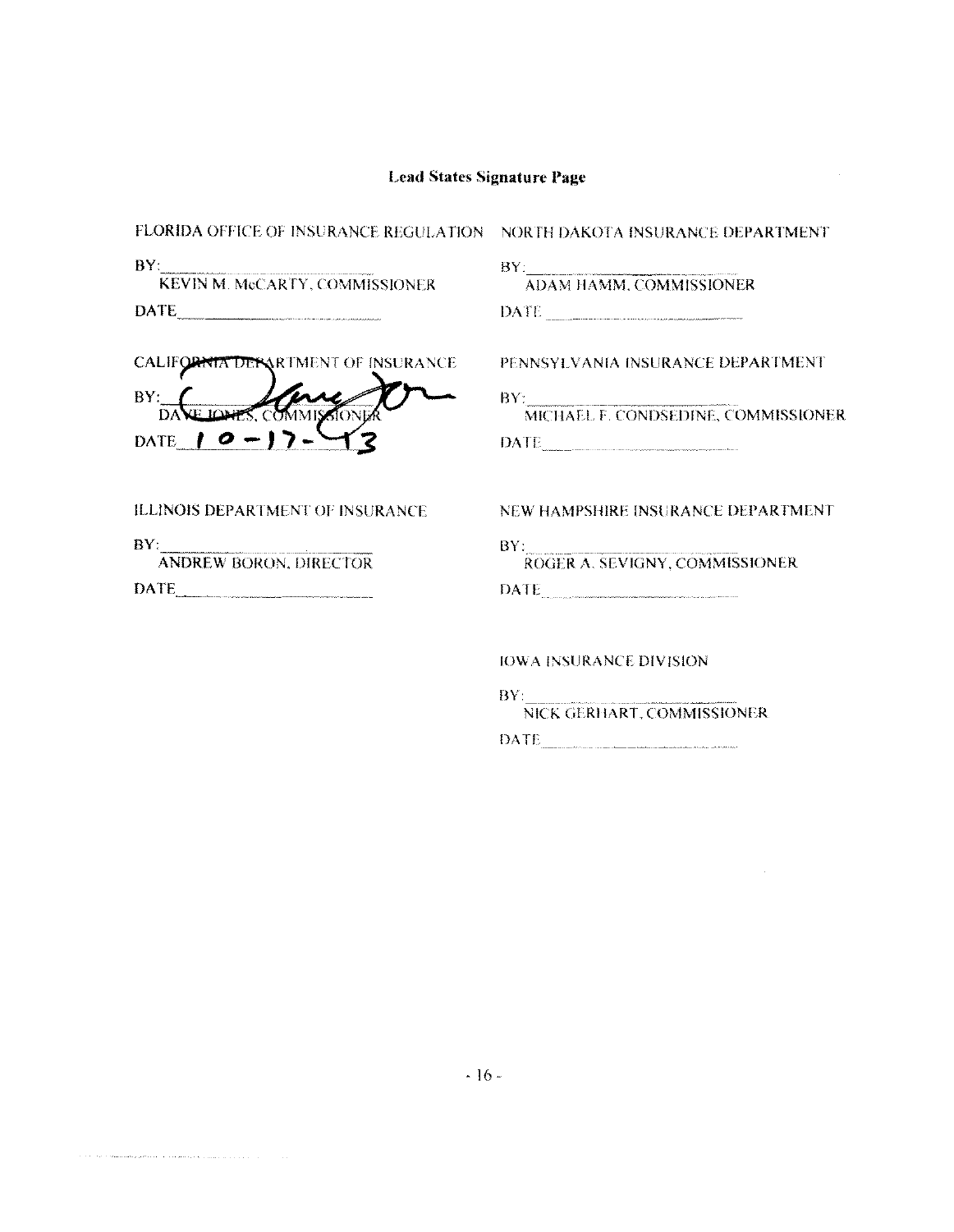| FLORIDA OFFICE OF INSURANCE REGULATION – NORTH DAKOTA INSURANCE DEPARTMENT                                                                                                                                                                                                                                                                                                                                                                                                                                                                                                                         |                                                                          |
|----------------------------------------------------------------------------------------------------------------------------------------------------------------------------------------------------------------------------------------------------------------------------------------------------------------------------------------------------------------------------------------------------------------------------------------------------------------------------------------------------------------------------------------------------------------------------------------------------|--------------------------------------------------------------------------|
|                                                                                                                                                                                                                                                                                                                                                                                                                                                                                                                                                                                                    |                                                                          |
| $\frac{\text{BYI}}{\text{KEYIN M. McCarthy, COMMISSIONER}}$                                                                                                                                                                                                                                                                                                                                                                                                                                                                                                                                        | BY: ADAM HAMM, COMMISSIONER                                              |
| DATE AND CONSTRUCTION OF REAL PROPERTY.                                                                                                                                                                                                                                                                                                                                                                                                                                                                                                                                                            | $\boxed{\text{DATE}}$                                                    |
| CALIFORNIA DEPARTMENT OF INSURANCE                                                                                                                                                                                                                                                                                                                                                                                                                                                                                                                                                                 | PENNSYLVANIA INSURANCE DEPARTMENT                                        |
| BY: DAVE JONES, COMMISSIONER                                                                                                                                                                                                                                                                                                                                                                                                                                                                                                                                                                       | 投资<br>MICHAEL F. CONDSEDINE, COMMISSIONER                                |
| DATE                                                                                                                                                                                                                                                                                                                                                                                                                                                                                                                                                                                               | DATE 10121                                                               |
| ILLINOIS DEPARTMENT OF INSURANCE<br>BY:<br>: <b>ANDREW BORON, DIRECTOR</b><br>$\textbf{DATE}_{\textcolor{red}{\textbf{m}}}\textcolor{red}{\textbf{1}}\textcolor{red}{\textbf{1}}\textcolor{red}{\textbf{1}}\textcolor{red}{\textbf{2}}\textcolor{red}{\textbf{1}}\textcolor{red}{\textbf{2}}\textcolor{red}{\textbf{1}}\textcolor{red}{\textbf{2}}\textcolor{red}{\textbf{2}}\textcolor{red}{\textbf{3}}\textcolor{red}{\textbf{3}}\textcolor{red}{\textbf{4}}\textcolor{red}{\textbf{5}}\textcolor{red}{\textbf{4}}\textcolor{red}{\textbf{5}}\textcolor{red}{\textbf{6}}\textcolor{red}{\textbf$ | NEW HAMPSHIRE INSURANCE DEPARTMENT<br>BY: ROGER A. SEVIGNY, COMMISSIONER |
|                                                                                                                                                                                                                                                                                                                                                                                                                                                                                                                                                                                                    | IOWA INSERANCE DIVISION                                                  |
|                                                                                                                                                                                                                                                                                                                                                                                                                                                                                                                                                                                                    | BY: NICK GERHART, COMMISSIONER                                           |
|                                                                                                                                                                                                                                                                                                                                                                                                                                                                                                                                                                                                    |                                                                          |

DATE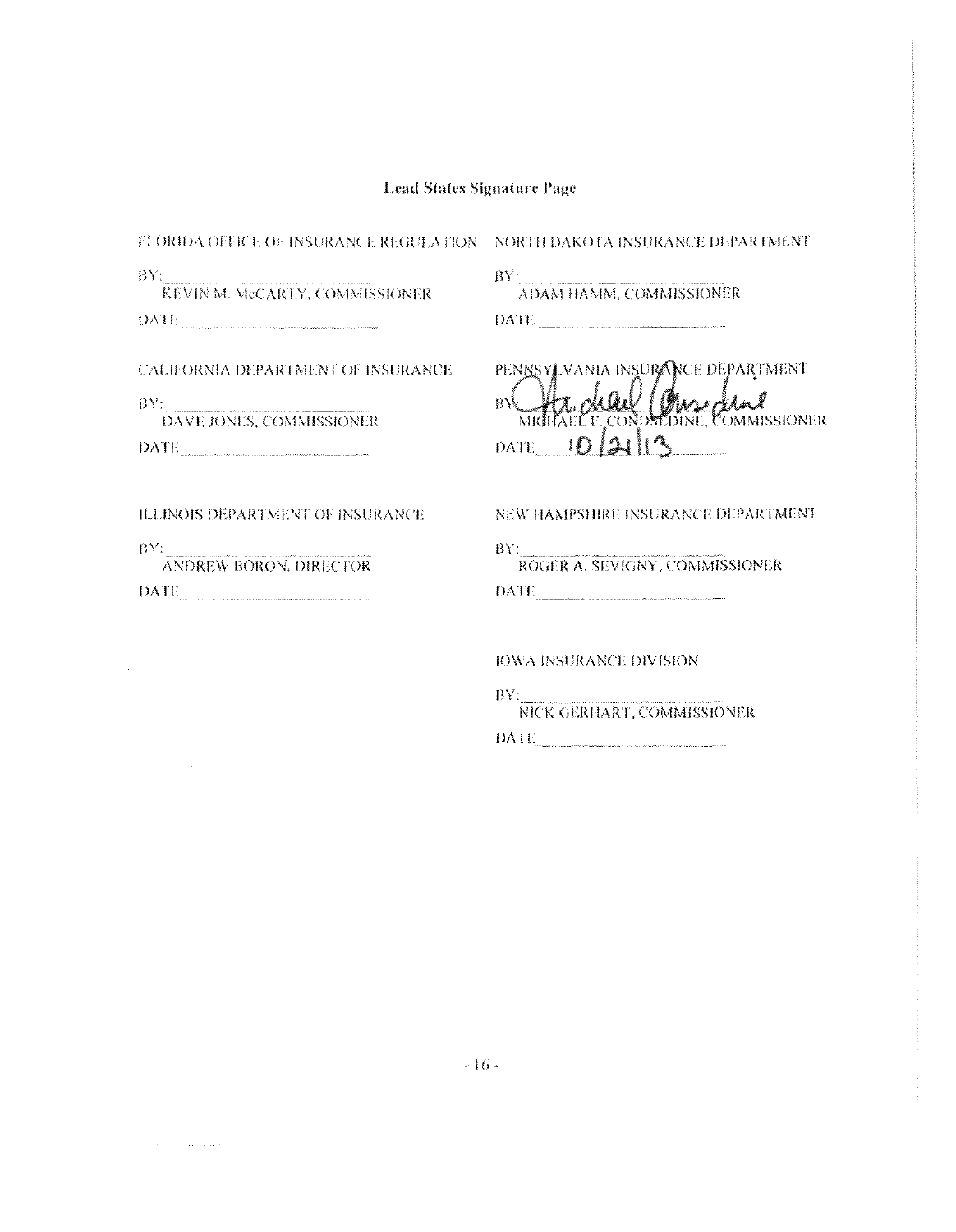| FLORIDA OFFICE OF INSURANCE REGULATION NORTH DAKOTA INSURANCE DEPARTMENT                               |                                                                                                                                                   |  |
|--------------------------------------------------------------------------------------------------------|---------------------------------------------------------------------------------------------------------------------------------------------------|--|
| RY:<br>KEVIN M. McCARTY, COMMISSIONER<br>DATE                                                          | $\mathbf{BV}$<br>ADAM HAMM, COMMISSIONER<br>DATE                                                                                                  |  |
| <b>CALIFORNIA DEPARTMENT OF INSURANCE</b>                                                              | PENNSYLVANIA INSURANCE DEPARTMENT                                                                                                                 |  |
| - BY : 1<br><b>DAVE JONES, COMMISSIONER</b><br>DATE                                                    | $\frac{\text{BY:}}{\text{MICHAEL F. CONDSEDINE, COMMISSIONER}}$                                                                                   |  |
| ILLINOIS DEPARTMENT OF INSURANCE<br>BY: andrew Brow<br>ANDREW BORON, DIRECTOR<br>DATE October 19, 2013 | NEW HAMPSHIRE INSURANCE DEPARTMENT<br>$\frac{\text{BY:}}{\text{ROGER}}$ A. SEVIGNY, COMMISSIONER<br>DATE                                          |  |
|                                                                                                        | IOWA INSURANCE DIVISION<br>DV v<br>1999 – versien provincia programma provincia provincia provincia e provincia comunicazione in provincia anno 1 |  |

NICK GERHART, COMMISSIONER DATE

 $\ell_{\rm eff}$  , and a constraint constraint in a constraint maximum maximum constraint in the set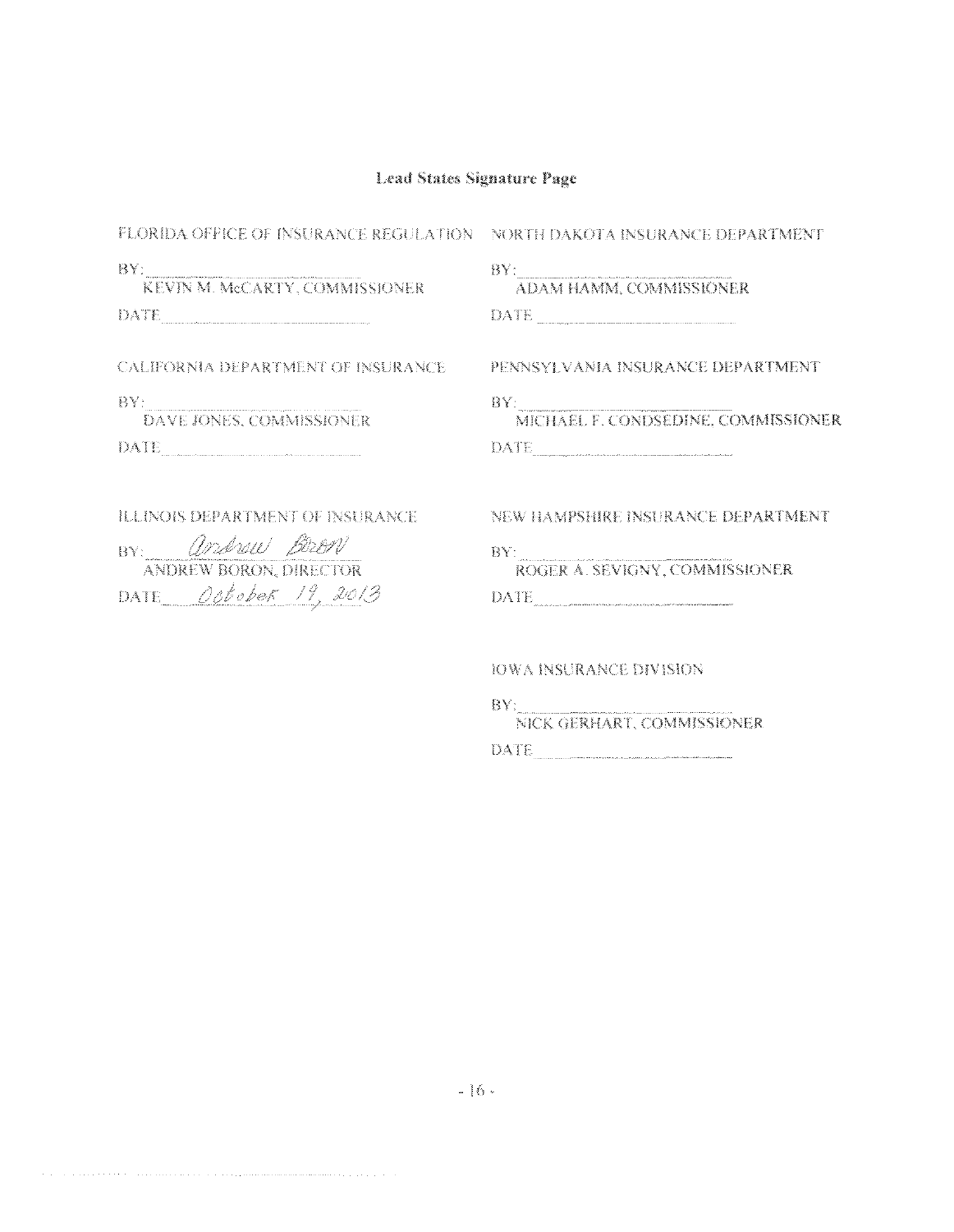FLORIDA OFFICE OF INSURANCE REGULATION NORTH DAKOTA INSURANCE DEPARTMENT

| BY:<br>тра други од ведери да набаба бил постои село у престата <u>серија, село се напред</u> елението населението средни преста<br>KEVIN M. McCARTY, COMMISSIONER |  |
|--------------------------------------------------------------------------------------------------------------------------------------------------------------------|--|
| DATE                                                                                                                                                               |  |

 $BY:$ ADAM HAMM, COMMISSIONER

CALIFORNIA DEPARTMENT OF INSURANCE

 $BY:$ **DAVE JONES, COMMISSIONER** DATE

| PENNSYLVANIA INSURANCE DEPARTMENT. |  |  |  |
|------------------------------------|--|--|--|
|------------------------------------|--|--|--|

 $BY:$ MICHAEL F. CONDSEDINE, COMMISSIONER 

ILLINOIS DEPARTMENT OF INSURANCE

 $\sim 10^7$ 

BY: ANDREW BORON, DIRECTOR DATE

NEW HAMPSHIRE INSURANCE DEPARTMENT BY:  $M\sqrt{\frac{1}{2}}$ , COMMISSIONER<br>DATL  $\sqrt{\rho}$  -2/ - 13

**IOWA INSURANCE DIVISION** 

 $BY:$ NICK GERHART, COMMISSIONER  $\overline{\text{DATE}}$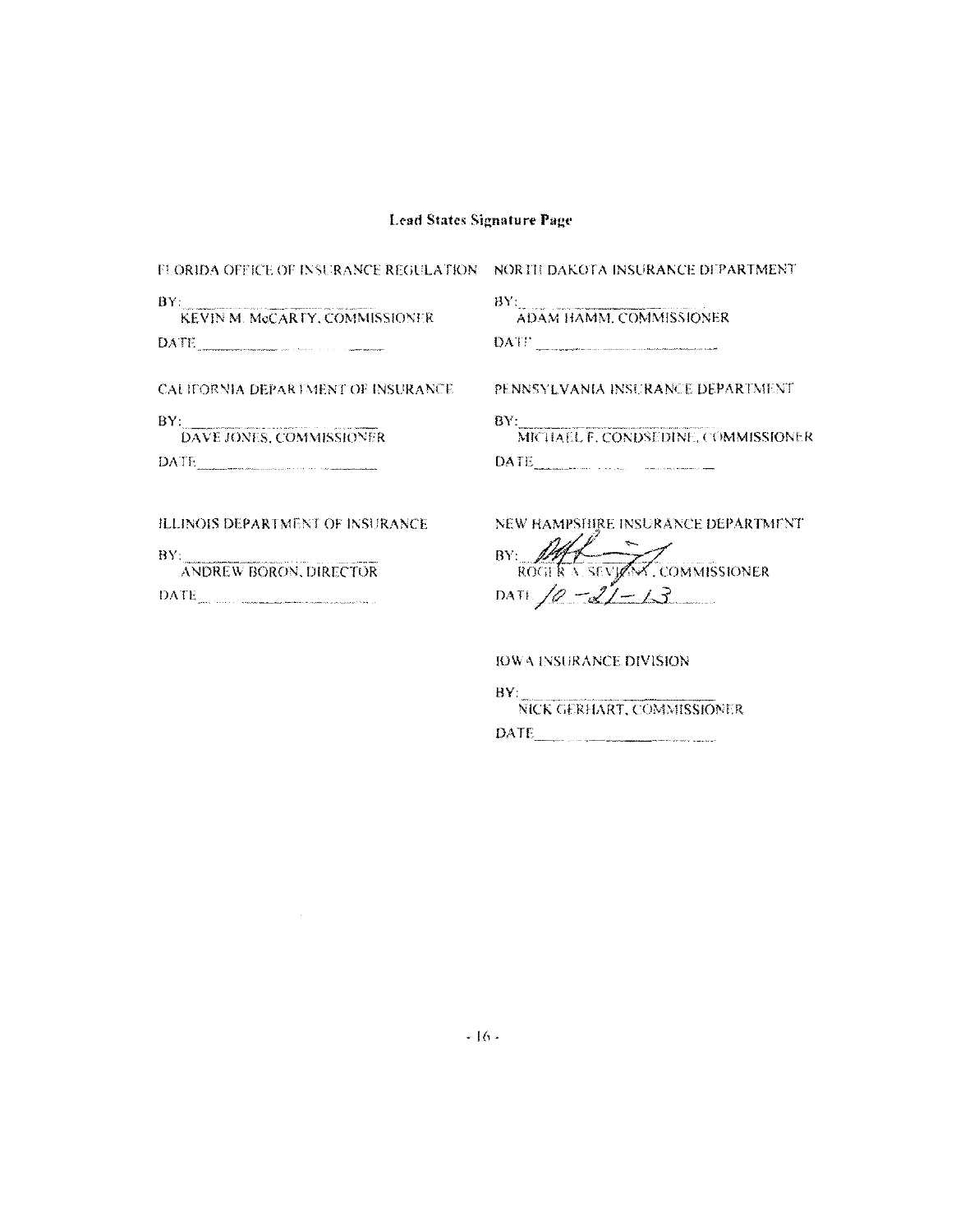| FLORIDA OFFICE OF INSURANCE REGULATION NORTH DAKOTA INSURANCE DEPARTMENT |                                                  |
|--------------------------------------------------------------------------|--------------------------------------------------|
| BY.<br>:<br>KEVIN M. McCARTY, COMMISSIONER<br>DATE                       | $\frac{\rm BY:}{\rm ADAM\,HAMM, \,COMMISSIONER}$ |
| CALIFORNIA DEPARTMENT OF INSURANCE                                       | PENNSYLVANIA INSURANCE DEPARTMENT                |
| BY: DAVE JONES, COMMISSIONER                                             | BY: MICHAEL F. CONDSEDINE, COMMISSIONER          |
| DATE                                                                     | DATE                                             |
| ILLINOIS DEPARTMENT OF INSURANCE                                         | NEW HAMPSHIRE INSURANCE DEPARTMENT               |
| BY: ANDREW BORON, DIRECTOR                                               | BY: ROGER A. SEVIGNY, COMMISSIONER               |
| DATE                                                                     | DATE                                             |
|                                                                          | <b>JOWA INSURANCE DIVISION</b>                   |

BY: VICTO JUNIOR

DATE **10 23 2413** 

- i6.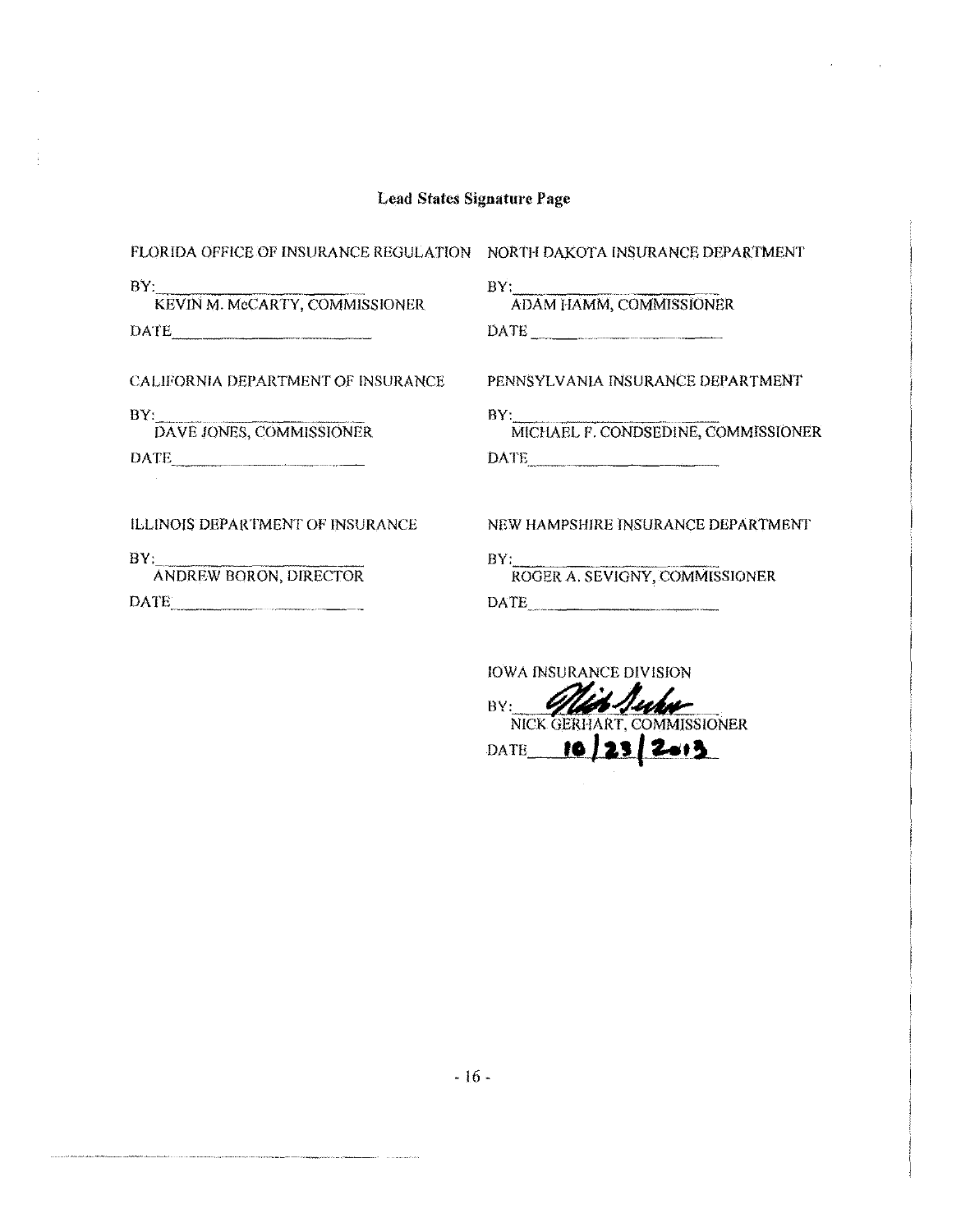### **SCHEDULE A** RELES FOR IDENTIFYING DEATH MATCHES

In comparing Company's records of its insured's, annuitants, Annuity Contract owners, and retained asset account owners against the DMF and any updates thereto, the governing principle to be followed shall be establishing whether or not a unique biological individual identified within the Company's data is the same as a unique biological individual identified on the DMF in a case where a benefit is due and payable. In comparing the Company's records of its insured's, annuitants, Annuity Contract owners, and retained asset account holders against the DMF, the Company shall utilize the following set forth below as the minimum standard for determining what constitutes a match.

- Category 1: Exact Social Security Number Match occurs when the Social Security Number contained in the data found in the Company's records matches exactly to the Social Security Number contained in the DMF.
- Category 2: Non-Social Security Number Match occurs in any of the following circumstances:
- L. The Social Security Number contained in the data found in the Company's records matches in accordance with the Fuzzy Match Criteria listed below to the Social Security Number contained in the DMF, the First and Last Names match either exactly or in accordance with the Fuzzy Match Criteria listed below and the Date of Birth matches exactly.
- 2. The Company's records do not include a Social Security Number or where the Social Security Number is incomplete (less than 7 digits) or otherwise invalid (e.g., [1111111], 999999999, 123456789), and there is a First Name, Last Name, and Date of Birth combination in the data produced by the Company that is a match against the data contained in the DMF where the First and Last Names match either exactly or in accordance with the Fuzzy Match Criteria listed below and the Date of Birth matches exactly, subject to paragraph 3 immediately below.
- 3. If there is more than one potentially matched individual returned as a result of the process described in paragraphs 1 and 2 immediately above, or if both the Social Security Number and Date of Birth found in the Company's Records match in accordance with the Fuzzy Match Criteria listed below, then the Company shall run the Social Security Numbers obtained from the DMF for the potential matched individuals against Accurint for Insurance or an equivalent database. If a search of those databases shows that the Social Security Number is listed at the address in the Company's records for the insured, then a Category 2 Match will be considered to have been made only for individuals with a matching address.
- 4. If the Company's systems do not contain a complete "Date of Birth," then a "Date of Birth" exact match will be found to exist where the data that is available on the Company's systems does not conflict with the data contained in the DMF. By way of

and the construction of the contract of the contract of the contract completely are contracted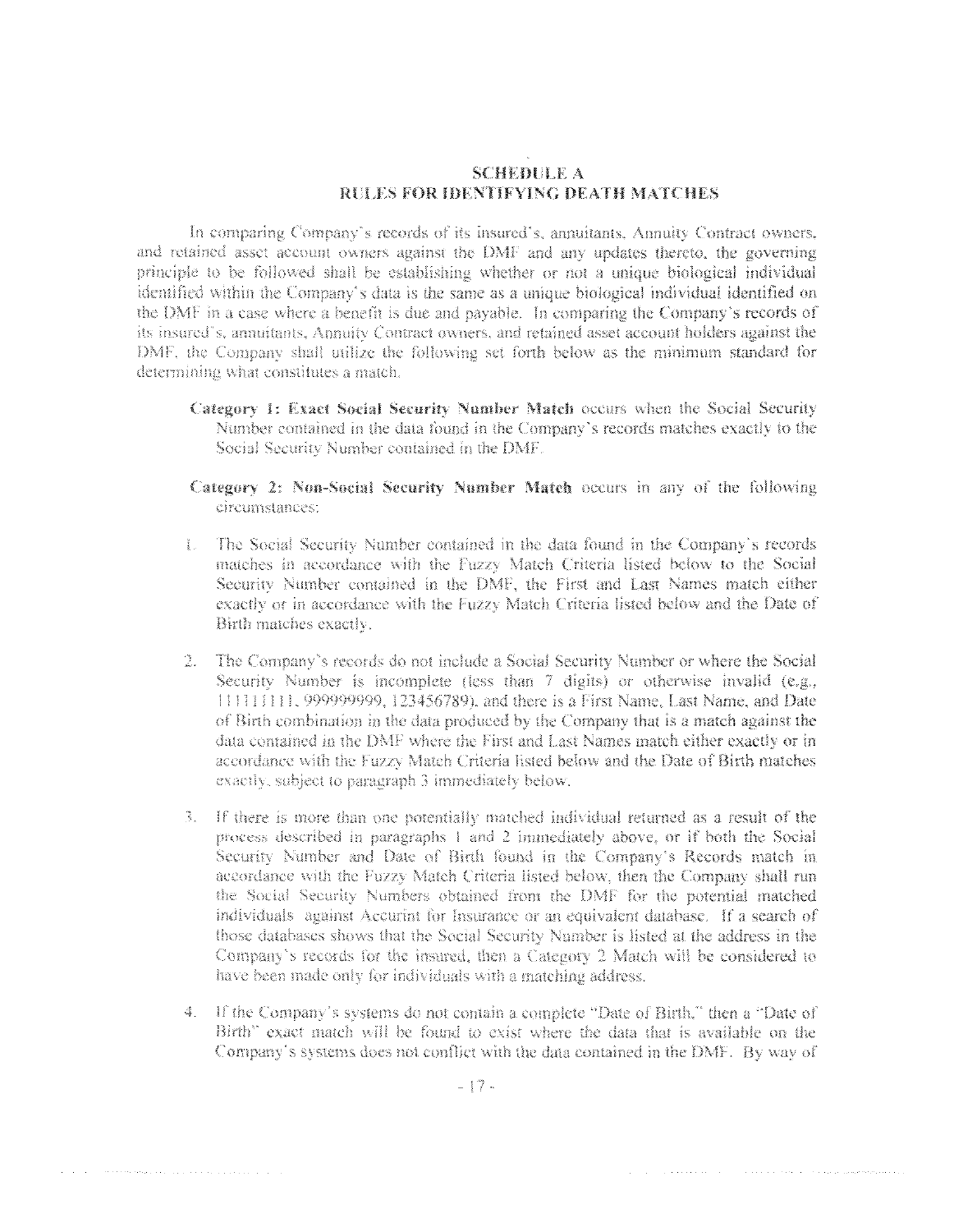example, if the Company's systems only contain a month and year of birth, an exact "Date of Birth" match will exist if the DMF record contains the same month and year of birth. Additionally, if the Company's systems only contain a year of birth or contain a complete date of birth that includes a month and day of 1/1 (e.g., January 1) followed by a year of birth, the Date of Birth will be deemed to match exactly where the year of birth in the data that is available on the Company's systems is within one (1) year of the year of birth listed in the DMF. By way of example, if the Company's systems contain 1/1/1934, an "exact" Date of Birth match will exist if the DMF record contains a year of birth of 1933, 1934 or 1935.

#### Fuzzy Match Criteria:

- 1. A First Name fuzzy match includes one or more of the following:
	- "First Name" "Nick Names:" "JIM" and "JAMES." The Company shall ä. utilize a Nickname database, such as the pd Nickname database from Peacock Data, Inc. or an equivalent database, as well as publicly available lists of names and nicknames to identify matching First Names where a nickname is used on one or both sides of the match.
	- "Initial" instead of full first name: "J FOX" and "JAMES FOX." b.
	- "Metaphone" (a recognized and accepted phonetic name matching  $\mathbb{C}$ . algorithm created by Lawrence Philips and originally published in 1990): "BUDDY" and "BUDDIE."
	- á. Data entry mistakes with a maximum difference of one character for a First Name at least five characters in length: "HARRIETTA" and "HARRIETA."
	- If First Name is provided together with Last Name in a "Full Name"  $\mathbb{C}$  . format and "First Name" and "Last Name" cannot be reliably distinguished from one another: "ROBERT JOSEPH." Both "JOSEPH ROBERT" and "ROBERT JOSEPH."
	- $\int_{-\infty}^{\infty}$ Use of interchanged "First Name" and "Middle Name:". "ALBERT E GILBERT" and "EARL A GILBERT."
	- Compound "First Name:" "SARAH JANE" and "SARAH," or "MARY  $\frac{1}{2}$ ANN" and "MARY."
	- ł. Use of "MRS."  $+$  "HUSBAND'S First Name  $+$  Last Name:" "MRS. DAVID KOOPER" and "BERTHA KOOPER" where the "Date of Birth" and "Social Security Number" match exactly and the Last Name matches exactly or in accordance with the Fuzzy Match Criteria listed herein.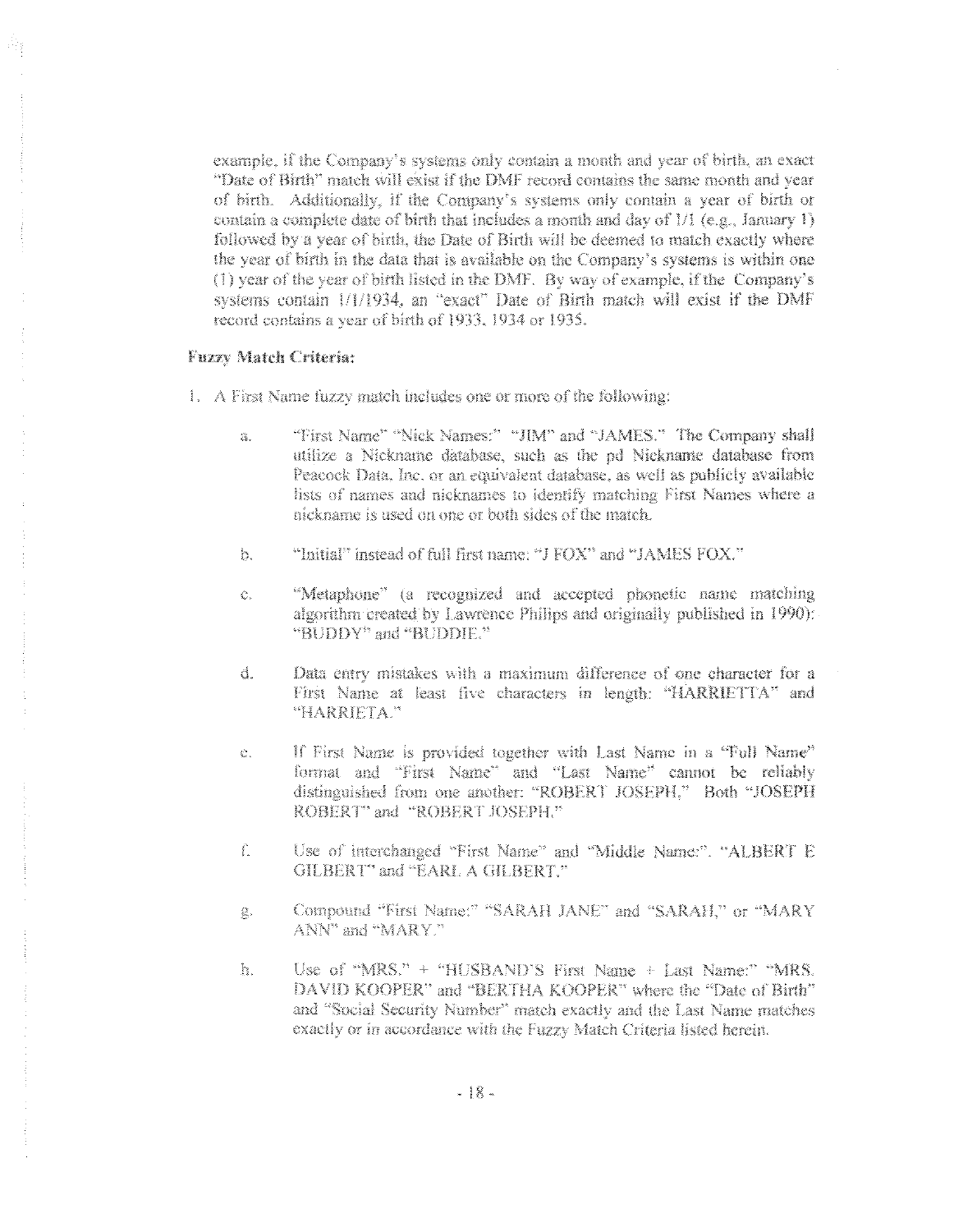- 2. A "Last Name" fuzzy match includes one or more of the following:
	- "Anglicized" forms of last names: "MACDONALD"  $\mathcal{Z}_\infty$ and. "MCDONALD."
	- Compound last name: "SMITH" and "SMITH-JONES." h.
	- Blank spaces in last name: "VON HAUSEN" and "VONHAUSEN."  $\hat{C}_{\infty}$
	- $\overrightarrow{a}$ . "Metaphone" (a recognized and accepted phonetic name matching algorithm created by Lawrence Philips and originally published in 1990): "GONZALEZ" and "GONZALES."
	- If First Name is provided together with Last Name in a "Full Name"  $\mathbb{Q}_+$ format and "First Name" and "Last Name" cannot be reliably distinguished from one another: "ROBERT JOSEPH." Both "JOSEPH ROBERT' and "ROBERT."
	- $\int_{\frac{1}{2}}^{2\pi}$ Use of apostrophe or other punctuation characters in "Last Name:" "O'NEAL" and "ONEAL."
	- Data entry mistakes with a maximum difference of one (1) character for  $\bigcup_{\mathsf{dim}\,\mathsf{V}}$ Last Name with at least eight (8) characters in length: "MACHIAVELLI" and "MACHIAVELL"
	- Last Name Cut-off: A match will be considered to have been made where h. due to the length of the Last Name, some of the last letters were not saved in the database. Examples include: "Brezzinnows" and "Brezzinnowski" and "Tohightower" and "Tohightowers."
	- i. Married Female "Last Name" Variations: A fuzzy "Last Name" match will be considered to have been made even though the data does not match. on the last name of a female, if the "Date of Birth" and "Social Security Number" match exactly and the First Name matches exactly or in accordance with the Fuzzy Match Criteria listed herein.
- 3. "Social Security Number" fuzzy match includes one of the following:
	- a. Two (2) Social Security Numbers with a maximum of two (2) digits in difference, any number position: "123456789" and "123466781."
	- b. Two (2) consecutive numbers are transposed: "123456789" and "123457689"
	- c. If a Social Security Number is less than nine (9) digits in length (with a  $-10$ .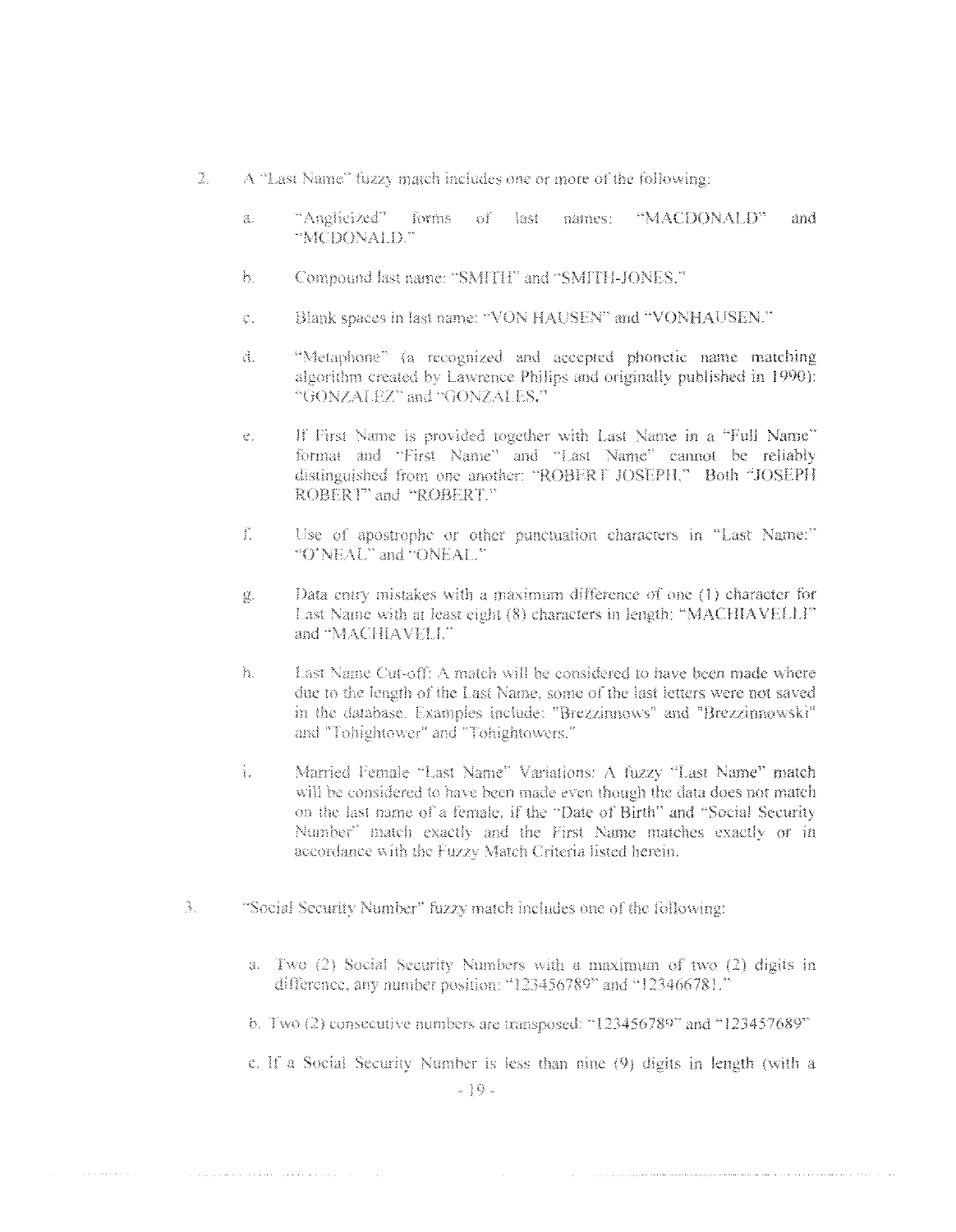minimum of seven (7) digits) and is entirely embedded within the other Social Security Number: "12345678" and "012345678."

### **Other Matches and Mismatches**

Notwithstanding the fact that a policy is listed as a match in accordance with the foregoing rules, there will not be a reportable match if the Company is able to produce competent evidence to establish that the unique bio Company's data is not the same as a unique biological individual identified on the DMF or such individual is not dead.

.<br>1980 - Paul II, papa pada pada pada tahun 1980 mengentuk pengemuntan mengemuntan mengemuntan di Perenteran

.<br>Otto ta kara ta alta da karaman manana kara ta ta aka shekara kara kara kara ta kara kara kara ta kara shekara